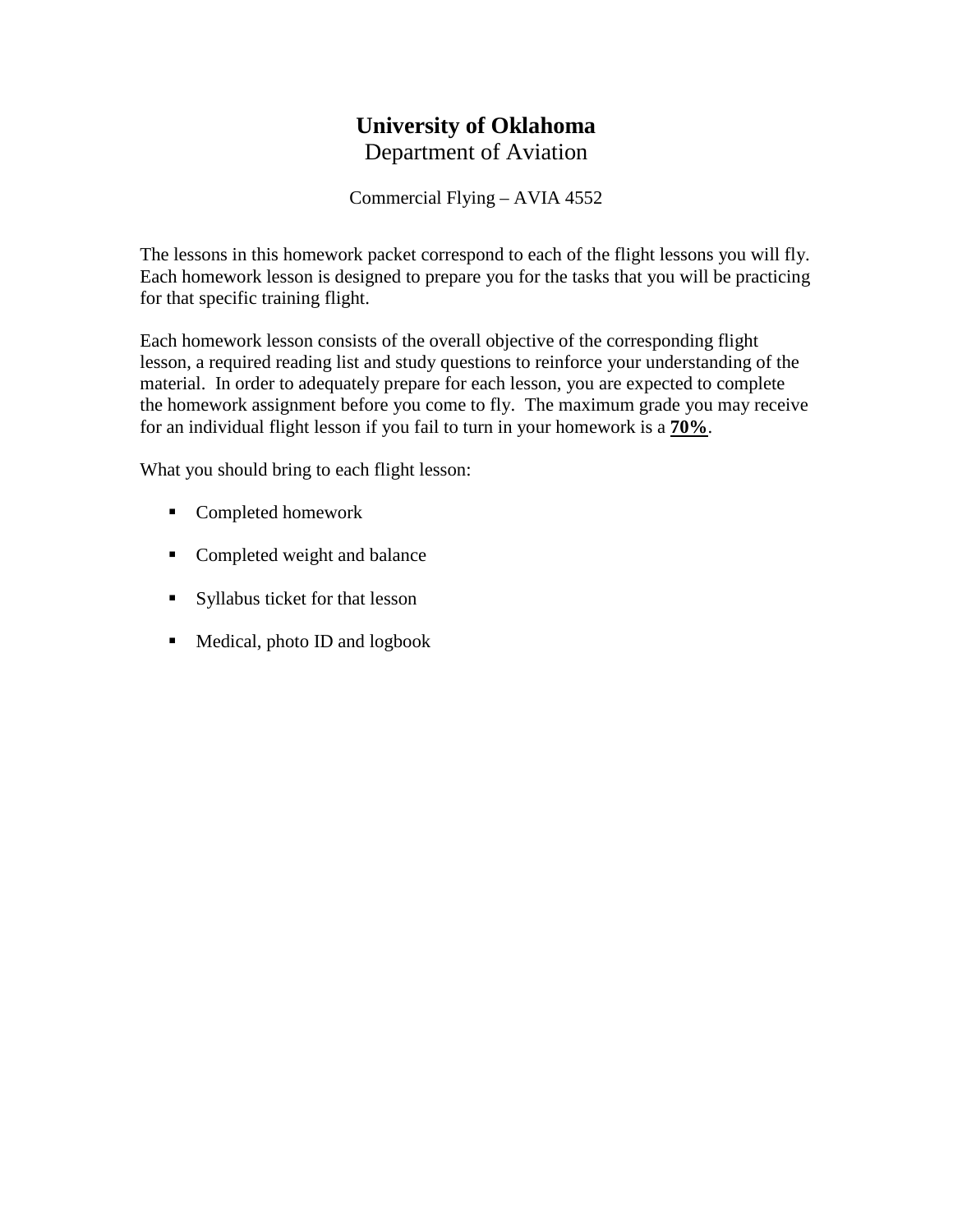This lesson provides a review of basic ground reference maneuvers, steep power turns and chandelles. The student should begin developing precise airplane control when operating near the performance limits of the airplane.

#### **READING ASSIGNMENT**

14 CFR Part 1.1 "Definitions and Abbreviations" 14 CFR 61.23 "Medical Certificates: Requirement and Duration" 14 CFR 61.31 "Type Rating Requirements, Additional Training and Authorization Requirements" 14 CFR 61.57 "Recent Flight Experience: Pilot in Command" 14 CFR 61.133 "Commercial Pilot Privileges and Limitations" FAA Commercial Airplane PTS

#### **STUDY QUESTIONS**

- 1. Within the previous 90 days of carrying passengers, you must complete 3 takeoffs and landings in an  $\arctan f$  of the same  $\frac{\qquad \qquad}{\qquad \qquad}$ ,  $\frac{\qquad \qquad}{\qquad \qquad}$ , and  $\frac{\qquad \qquad}{\qquad \qquad}$  (if required) as the plane you intend to carry the passengers in.
- 2. What types of airplanes require a type rating?

\_\_\_\_\_\_\_\_\_\_\_\_\_\_\_\_\_\_\_\_\_\_\_\_\_\_\_\_\_\_\_\_\_

\_\_\_\_\_\_\_\_\_\_\_\_\_\_\_\_\_\_\_\_\_\_\_\_\_\_\_\_\_\_\_\_\_\_\_\_\_\_\_\_\_\_\_\_\_\_\_\_

\_\_\_\_\_\_\_\_\_\_\_\_\_\_\_\_\_\_\_\_\_\_\_\_\_\_\_ (defined as having a max takeoff weight more than \_\_\_\_\_\_\_\_lbs)

\_\_\_\_\_\_\_\_\_\_\_\_\_\_\_\_\_\_\_\_\_\_\_\_\_\_\_ - powered airplanes

- 3. If you do not hold an instrument rating, what limitation will be placed on your commercial pilot certificate?
- 4. What is the minimum class of medical required to conduct operations requiring a commercial pilot certificate?

\_\_\_\_\_\_\_\_\_\_\_\_\_\_\_\_\_\_\_\_\_\_\_\_\_\_\_\_\_\_\_\_\_\_\_\_\_\_\_\_\_\_\_\_\_\_\_\_\_\_\_\_\_\_\_\_\_\_\_\_\_\_\_\_\_\_\_\_\_\_\_\_\_\_\_\_\_\_\_\_\_

5. A 20 year old commercial pilot holds a second class medical. He may exercise the commercial privileges of his pilot certificate for \_\_\_\_\_\_\_ months after the date of his medical examination. He may exercise private pilot privileges (renting a plane, for example) for an additional \_\_\_\_\_\_\_\_\_\_\_\_\_ months, however, before requiring a new medical.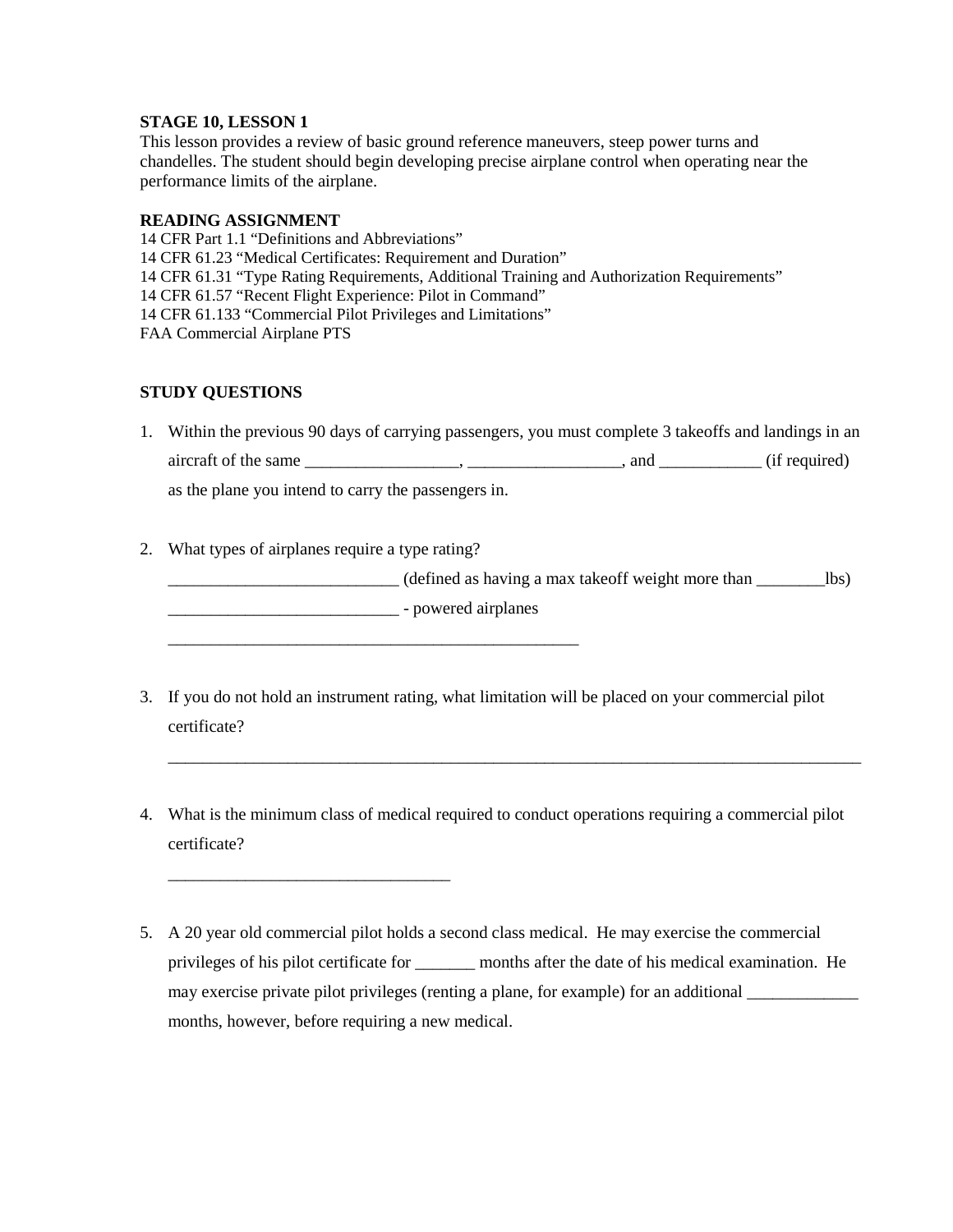The objective of this lesson is to review the student's knowledge of complex airplanes. This review includes systems and basic flight operations.

### **READING ASSIGNMENT**

\_\_\_\_\_\_\_\_\_\_\_\_\_\_\_\_\_\_\_\_\_\_\_\_\_\_\_\_\_\_\_\_\_.

Airplane Flying Handbook – Chapter 11 "Transition to Complex Airplanes" Piper Arrow POH

#### **STUDY QUESTIONS**

1. A complex airplane is defined as an airplane equipped with \_\_\_\_\_\_\_\_\_\_\_\_\_\_\_\_\_\_\_,

\_\_\_\_\_\_\_\_\_\_\_\_\_\_\_\_\_\_\_\_\_\_\_\_, and a \_\_\_\_\_\_\_\_\_\_\_\_\_\_\_\_\_\_\_\_\_\_\_\_\_ propeller.

- 2. The range of possible blade angles on a constant speed propeller is termed the propeller's
- 3. The governing range of a constant speed propeller is defined by the limits of the propeller blade's travel between

4. As long as the propeller blade angle is within the governing range and not against either pitch stop, a \_\_\_\_\_\_\_\_\_\_\_\_\_\_\_\_\_\_\_\_\_\_\_\_\_\_\_\_\_\_\_\_\_ will be maintained.

5. What three conditions will the gear warning horn sound on the Arrow?

\_\_\_\_\_\_\_\_\_\_\_\_\_\_\_\_\_\_\_\_\_\_\_\_\_\_\_\_\_\_\_\_\_\_\_\_\_\_\_\_\_\_\_\_\_\_\_\_\_\_\_\_\_\_\_\_\_\_\_\_

\_\_\_\_\_\_\_\_\_\_\_\_\_\_\_\_\_\_\_\_\_\_\_\_\_\_\_\_\_\_\_\_\_\_\_\_\_\_\_\_\_\_\_\_\_\_\_\_\_\_\_\_\_\_\_\_\_\_\_\_

\_\_\_\_\_\_\_\_\_\_\_\_\_\_\_\_\_\_\_\_\_\_\_\_\_\_\_\_\_\_\_\_\_\_\_\_\_\_\_\_\_\_\_\_\_\_\_\_\_\_\_\_\_\_\_\_\_\_\_\_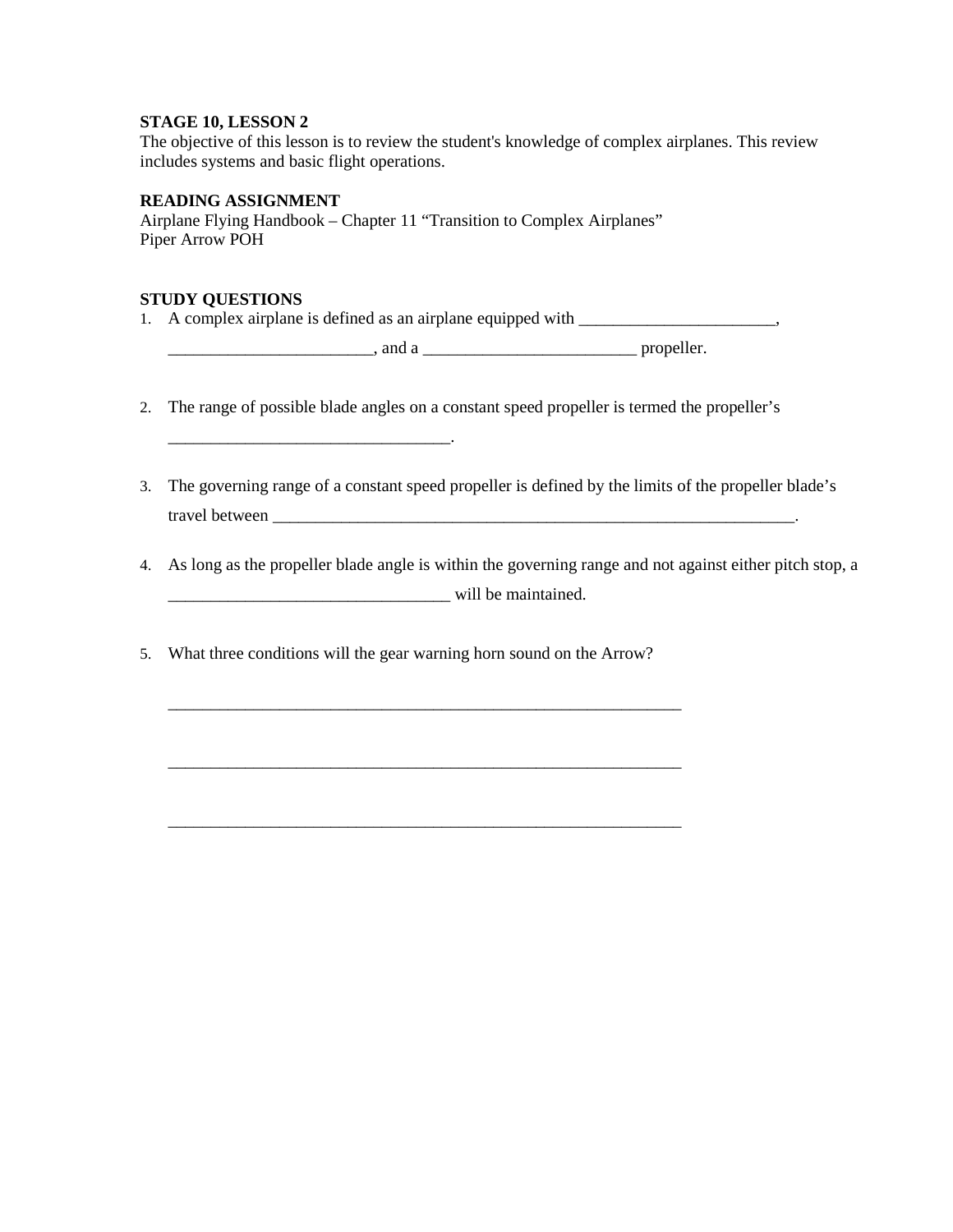This lesson is complete when the student has conducted the assigned flight. The student should attempt to gain proficiency in the planning of each maneuver.

## **READING ASSIGNMENT**

14 CFR 61.51 "Pilot Logbooks" 14 CFR 47.40 "Registration Expiration and Renewal" 14 CFR 21.181 "Airworthiness Certificates: Duration" 14 CFR 21.197 "Special Flight Permits"

## **STUDY QUESTIONS**

- 1. What time must be logged in your logbook?
	- a. \_\_\_\_\_\_\_\_\_\_\_\_\_\_\_\_\_\_\_\_\_\_\_\_\_\_\_\_\_\_\_\_\_\_\_\_\_\_\_\_\_\_\_\_\_\_\_\_\_\_\_\_\_\_\_\_\_\_\_\_\_\_\_\_\_\_\_\_  $\mathbf{b}$ .

2. Aircraft registration certificates expire \_\_\_\_\_\_\_\_ years after their month of issue.

- 3. Standard airworthiness certificates are valid as long as \_\_\_\_\_\_\_\_\_\_\_\_\_\_\_\_\_\_\_\_\_
- 4. A special flight permit may be issued for an aircraft that may not currently \_\_\_\_\_\_\_\_\_\_\_\_\_\_\_\_\_\_\_\_ \_\_\_\_\_\_\_\_\_\_\_\_\_\_\_\_\_\_\_\_\_\_\_\_\_\_\_\_\_\_\_\_\_\_\_\_\_\_\_\_\_\_, but is capable of \_\_\_\_\_\_\_\_\_\_\_\_\_\_\_\_\_\_\_\_\_\_\_.

\_\_\_\_\_\_\_\_\_\_\_\_\_\_\_\_\_\_\_\_\_\_\_\_\_\_\_\_\_\_\_\_\_\_\_\_\_\_\_\_\_\_\_\_\_\_\_\_\_\_\_\_\_\_\_\_\_\_\_\_\_\_\_\_\_\_\_\_\_\_\_\_\_.

5. List 5 reasons a special flight permit may be issued:

a. \_\_\_\_\_\_\_\_\_\_\_\_\_\_\_\_\_\_\_\_\_\_\_\_\_\_\_\_\_\_\_\_\_\_\_\_\_\_\_\_\_\_\_\_\_\_\_\_\_\_\_\_\_\_\_ b. \_\_\_\_\_\_\_\_\_\_\_\_\_\_\_\_\_\_\_\_\_\_\_\_\_\_\_\_\_\_\_\_\_\_\_\_\_\_\_\_\_\_\_\_\_\_\_\_\_\_\_\_\_\_\_ c. \_\_\_\_\_\_\_\_\_\_\_\_\_\_\_\_\_\_\_\_\_\_\_\_\_\_\_\_\_\_\_\_\_\_\_\_\_\_\_\_\_\_\_\_\_\_\_\_\_\_\_\_\_\_\_ d. \_\_\_\_\_\_\_\_\_\_\_\_\_\_\_\_\_\_\_\_\_\_\_\_\_\_\_\_\_\_\_\_\_\_\_\_\_\_\_\_\_\_\_\_\_\_\_\_\_\_\_\_\_\_\_ e. \_\_\_\_\_\_\_\_\_\_\_\_\_\_\_\_\_\_\_\_\_\_\_\_\_\_\_\_\_\_\_\_\_\_\_\_\_\_\_\_\_\_\_\_\_\_\_\_\_\_\_\_\_\_\_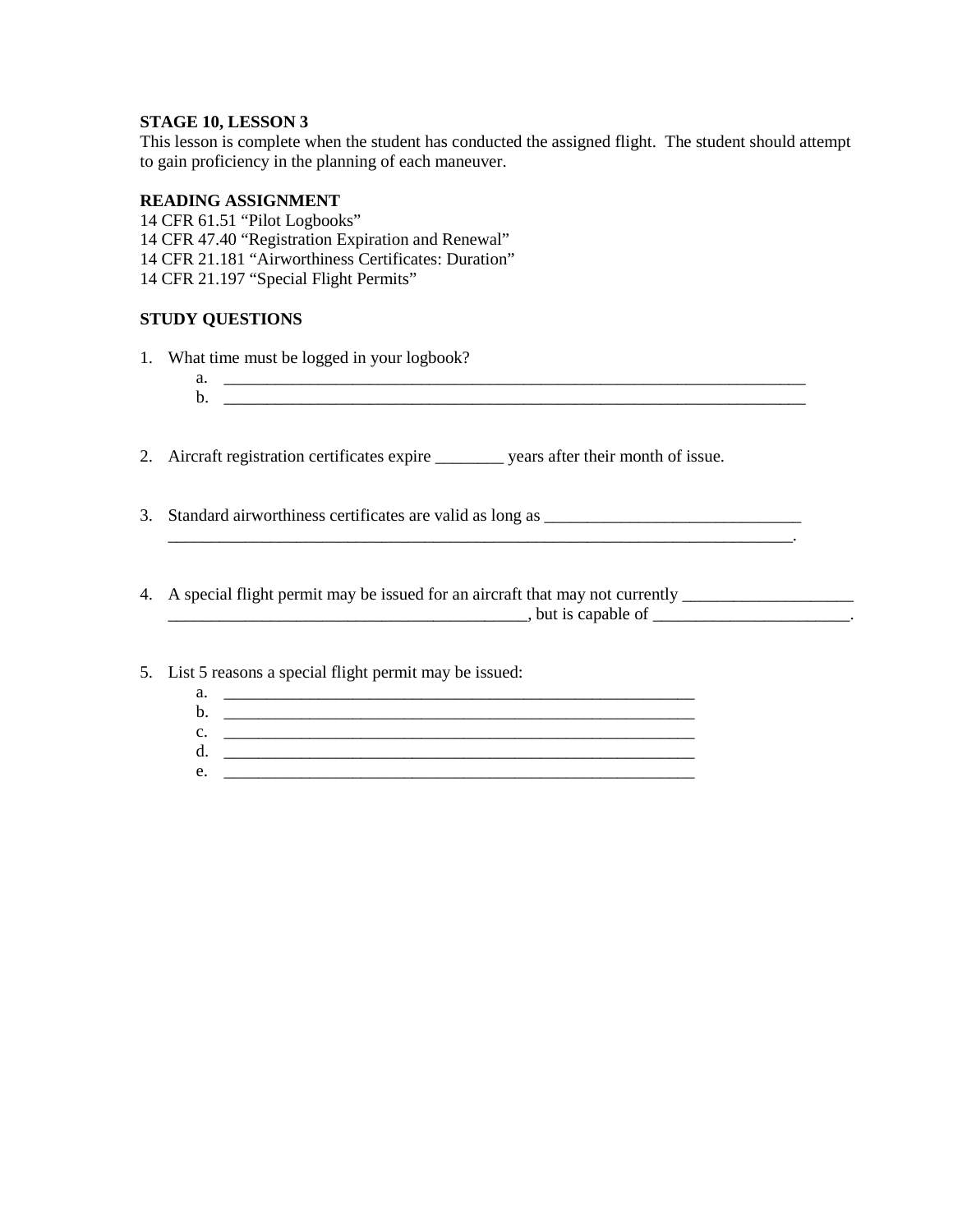This lesson is complete when the student has conducted the assigned flight. During the flight, the student should attempt to increase proficiency in the smooth and accurate performance of the listed flight maneuvers in a complex airplane.

## **READING ASSIGNMENT**

Piper Arrow POH – Chapter 2 "Airplane and Systems"

## **STUDY QUESTIONS**

- 1. Landing gear should not be retracted in the Arrow above a speed of \_\_\_\_\_\_\_\_ mph and should not be extended above a speed of \_\_\_\_\_\_\_\_\_ mph.
- 2. Diagram the Arrow fuel system below (pg. 2-10 in Arrow POH):

| 3. What is the purpose of the servo regulator? __________________________________ |                         |  |  |
|-----------------------------------------------------------------------------------|-------------------------|--|--|
|                                                                                   | and distributes _______ |  |  |
|                                                                                   | _-opposed,              |  |  |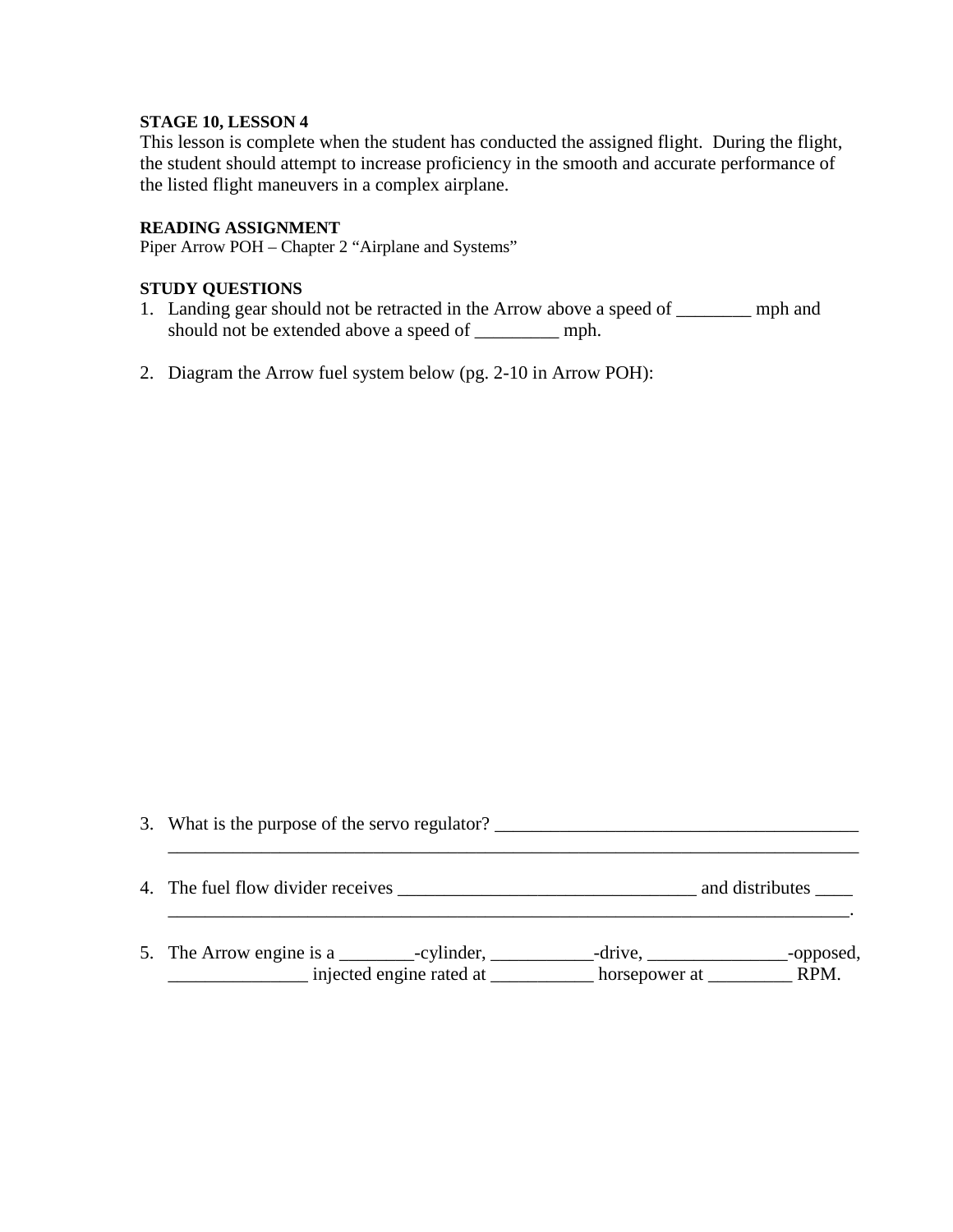Steep power turns will be maintained within +/- 150 feet and bank angle and recovery heading within  $+/- 15$  degrees. The student will demonstrate the correct procedures for performing the chandelle. During takeoffs and landings, the student will demonstrate correct airspeed control techniques.

#### **READING ASSIGNMENT**

AC 91-67 "Minimum Equipment Requirements for GA Operations Under Part 91" 14 CFR 91.213 "Inoperative Instruments and Equipment"

## **STUDY QUESTIONS**

| 1. An MEL is a precise list of $\_\_\_\_\_\_\_\$ , $\_\_\_\_\_\_\_\_\_\_\_$           |
|---------------------------------------------------------------------------------------|
| that allows an aircraft to be operated under ___________________________________ with |
|                                                                                       |
| 2. Who would you contact to obtain an MEL for your airplane?                          |
| 3. Can the MEL for N370U be used for N380U?                                           |
| 4. What equipment cannot be listed on an MEL?                                         |
|                                                                                       |
|                                                                                       |
|                                                                                       |
|                                                                                       |
|                                                                                       |
| 5. When operating without an MEL and you discover a piece of inoperative equipment:   |
| a. The inoperative equipment must be _______________ from the aircraft and the        |
|                                                                                       |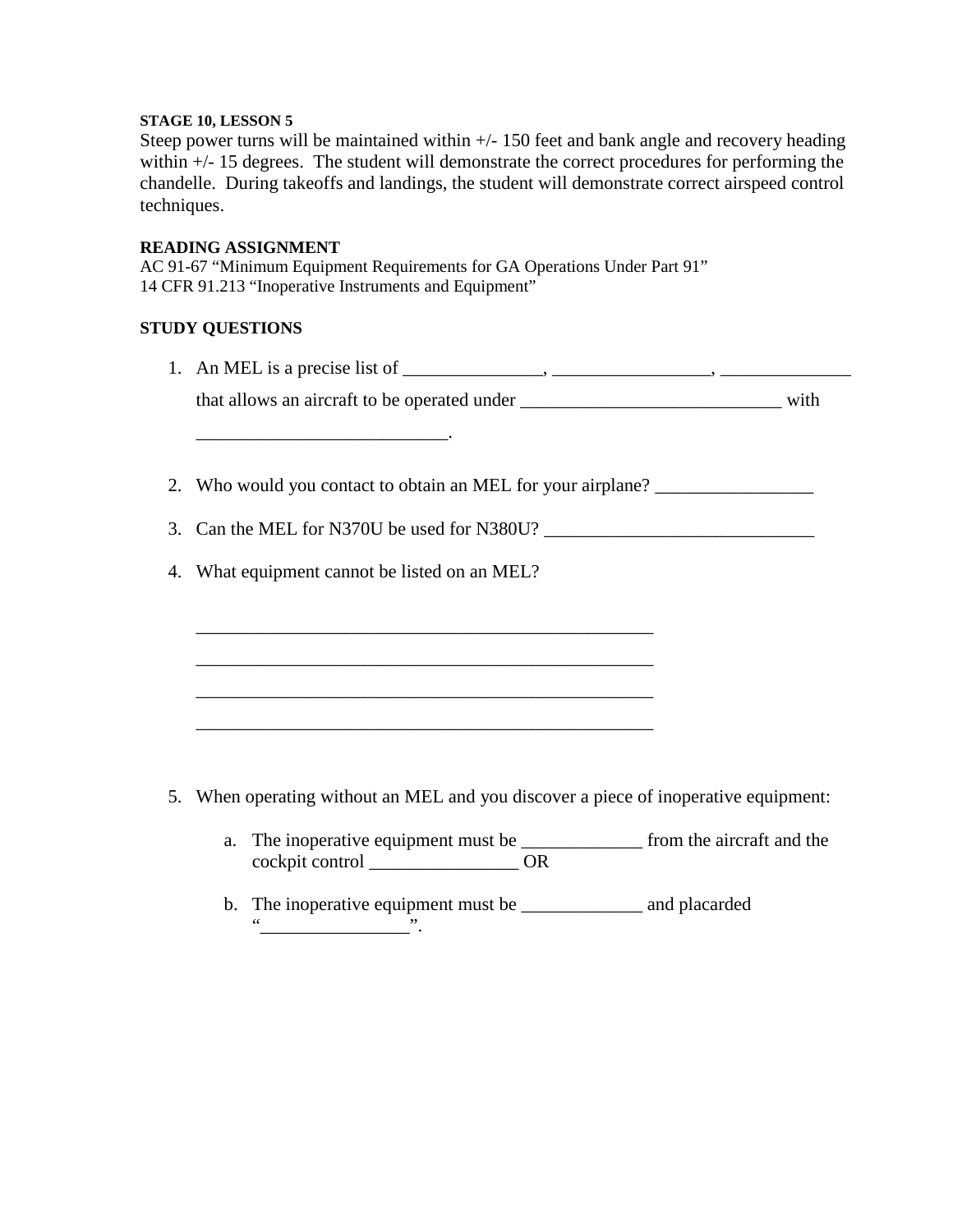This lesson is complete when the student has conducted the assigned maneuvers. During the lesson the student should attempt to minimize the transition and setup time between each maneuver.

## **READING ASSIGNMENT**

14 CFR 91.171 "VOR Equipment Check for IFR Operations" 14 CFR 91.207 "Emergency Locator Transmitters" 14 CFR 91.409 "Inspections" 14 CFR 91.411 "Altimeter System Equipment Tests and Inspections" 14 CFR 91.413 "ATC Transponder Tests and Inspections" 14 CFR 21.197 "Special Flight Permits"

## **STUDY QUESTIONS**

1. List the required aircraft inspections and their frequency:

|   | due every $\frac{1}{\sqrt{1-\frac{1}{2}} \cdot \frac{1}{2}}$ |
|---|--------------------------------------------------------------|
|   |                                                              |
|   |                                                              |
|   |                                                              |
|   |                                                              |
| E |                                                              |
|   | due every $\_\_$                                             |

- 2. A 100 hour inspection may be exceeded by no more than hours while enroute to a place where an inspection can be done.
- 3. ELT batteries must be replaced (or recharged) when the transmitter has been used for more than  $\_\_\_\_\_\$ cumulative hour(s) or when  $\_\_\_\_\$ % of their useful life has expired.
- 4. Who would you contact to obtain a special flight permit?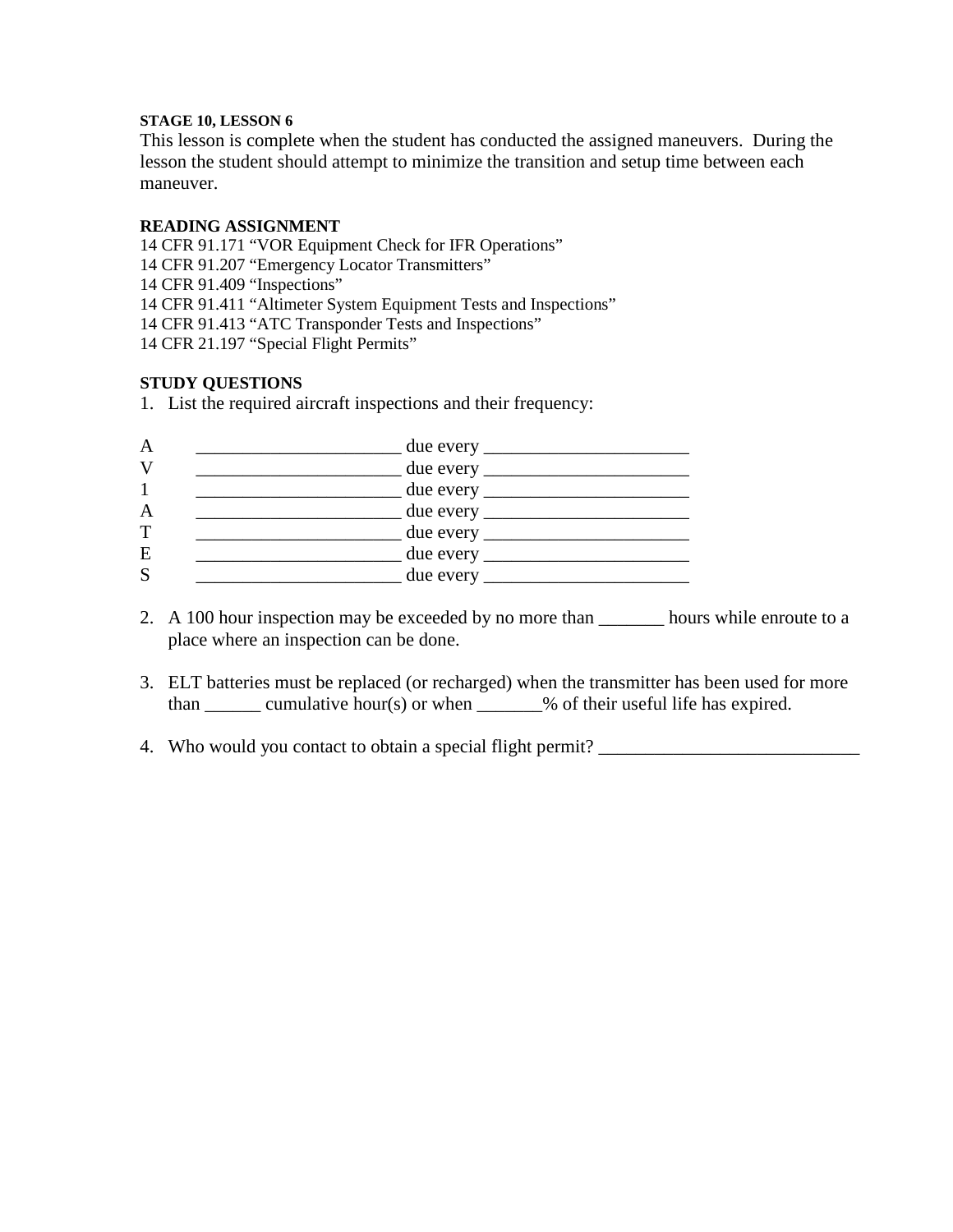The student should show increased proficiency in the review maneuvers by demonstrating correct entry and recovery procedures and increased coordination during the performance of each maneuver. The student also will demonstrate an understanding of the important performance elements of lazy eights, and eights on pylons.

#### **READING ASSIGNMENT**

Aeronautical Information Manual – Chapter 3 "Airspace"

## **STUDY QUESTIONS**

| 2. Class B airspace generally exists from the surface to ________________________ MSL.       |  |  |  |
|----------------------------------------------------------------------------------------------|--|--|--|
| 3. Class C airspace generally consists of a 5NM radius core that extends from the surface to |  |  |  |
|                                                                                              |  |  |  |
| AGL surrounding those airports that have an operating control tower, are                     |  |  |  |
|                                                                                              |  |  |  |
| operations or passenger enplanements.                                                        |  |  |  |
|                                                                                              |  |  |  |
| those airports with an operating control tower.                                              |  |  |  |

5. Unless designated at a lower altitude, Class E airspace begins at \_\_\_\_\_\_\_\_\_\_\_\_\_ **MSL.**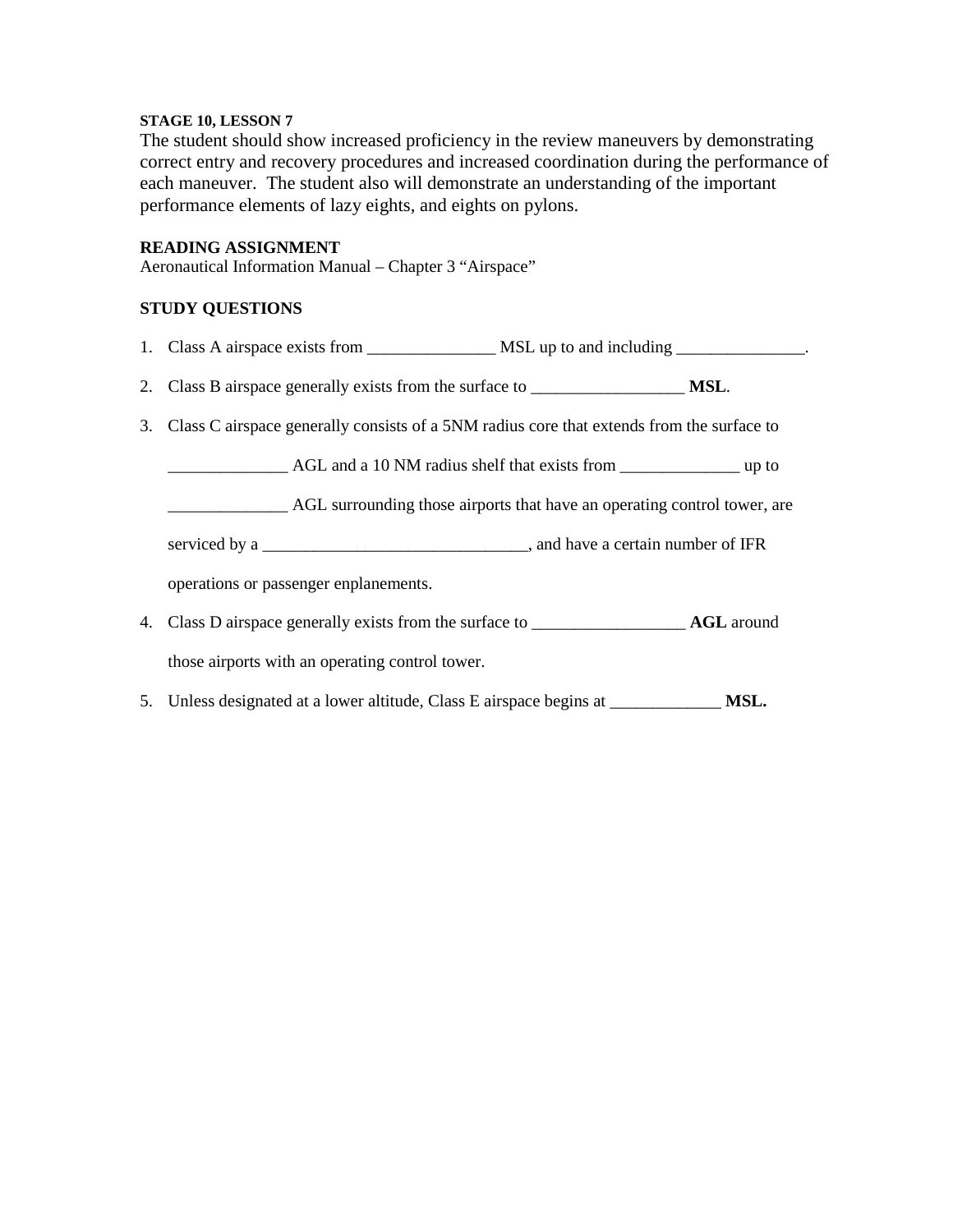During the performance of this lesson, the student should demonstrate commercial pilot proficiency. Any maneuvers which do not meet this standard will be assigned for additional practice.

## **READING ASSIGNMENT**

Aeronautical Information Manual – Chapter 3 "Airspace" 14 CFR 91.215 "ATC Transponder and Altitude Reporting Equipment and Use"

# **STUDY QUESTIONS**

1. What is the minimum visibility required to fly VFR in Class E airspace below 10,000 MSL? \_\_\_\_\_\_ SM

\_\_\_\_\_\_\_\_\_\_\_\_\_\_\_\_\_\_\_\_\_\_\_\_\_\_\_\_\_\_\_\_\_\_\_\_\_\_\_\_\_\_\_\_\_\_\_\_\_\_\_\_\_\_\_\_\_\_\_\_\_\_\_\_\_\_\_\_\_

\_\_\_\_\_\_\_\_\_\_\_\_\_\_\_\_\_\_\_\_\_\_\_\_\_\_\_\_\_\_\_\_\_\_\_\_\_\_\_\_\_\_\_\_\_\_\_\_\_\_\_\_\_\_\_\_\_\_\_\_\_\_\_\_\_\_\_\_\_

\_\_\_\_\_\_\_\_\_\_\_\_\_\_\_\_\_\_\_\_\_\_\_\_\_\_\_\_\_\_\_\_\_\_\_\_\_\_\_\_\_\_\_\_\_\_\_\_\_\_\_\_\_\_\_\_\_\_\_\_\_\_\_\_\_\_\_\_\_

\_\_\_\_\_\_\_\_\_\_\_\_\_\_\_\_\_\_\_\_\_\_\_\_\_\_\_\_\_\_\_\_\_\_\_\_\_\_\_\_\_\_\_\_\_\_\_\_\_\_\_\_\_\_\_\_\_\_\_\_\_\_\_\_\_\_\_\_\_

- 2. What piece of aircraft equipment is required above 10,000 MSL?
- 3. What is the difference between a prohibited area and a restricted area?
- 4. How far outward from the U.S. coast do warning areas extend?
- 5. What is a Mode C veil and how far outward from the primary airport does it extend?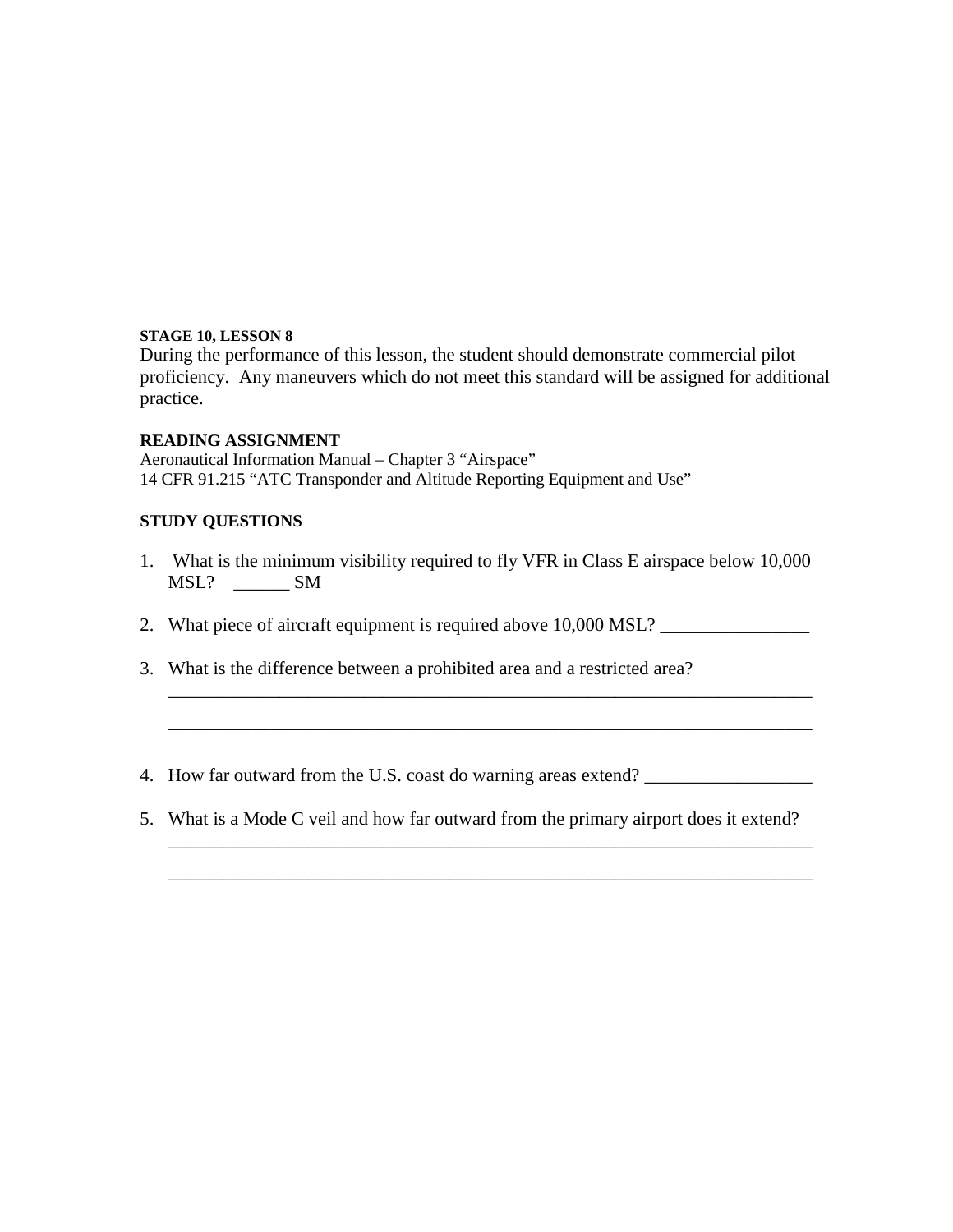This lesson is complete when the student has conducted the assigned flight. During the flight, the student should attempt to increase proficiency in the smooth and accurate performance of the listed flight maneuvers in the complex airplane.

## **READING ASSIGNMENT**

Pilot's Handbook of Aeronautical Knowledge - Chapter 9 "Weight and Balance"

# **STUDY QUESTIONS**

1. Match the following terms with their definition:

| Useful Load               | A. Distance between reference datum and an item       |
|---------------------------|-------------------------------------------------------|
| <b>Basic Empty Weight</b> | B. Weight multiplied by the arm                       |
| Payload                   | C. Passengers, Cargo, Baggage                         |
| Arm                       | D. Point where an aircraft would balance if suspended |
| Moment                    | E. Weight of empty airplane plus optional equipment   |
| Center of Gravity         | F. Passengers, Baggage, Usable Fuel and Crew          |

2. List three effects of an overweight airplane:

3. How do you verify that a calculated C.G. is safely within the limits for your airplane?

 $\mathcal{L}_\text{max} = \mathcal{L}_\text{max} = \mathcal{L}_\text{max} = \mathcal{L}_\text{max} = \mathcal{L}_\text{max} = \mathcal{L}_\text{max} = \mathcal{L}_\text{max} = \mathcal{L}_\text{max} = \mathcal{L}_\text{max} = \mathcal{L}_\text{max} = \mathcal{L}_\text{max} = \mathcal{L}_\text{max} = \mathcal{L}_\text{max} = \mathcal{L}_\text{max} = \mathcal{L}_\text{max} = \mathcal{L}_\text{max} = \mathcal{L}_\text{max} = \mathcal{L}_\text{max} = \mathcal{$ 

\_\_\_\_\_\_\_\_\_\_\_\_\_\_\_\_\_\_\_\_\_\_\_\_\_\_\_\_\_\_\_\_\_\_\_\_\_\_\_\_\_\_\_\_\_\_\_\_\_\_\_\_\_\_\_\_

\_\_\_\_\_\_\_\_\_\_\_\_\_\_\_\_\_\_\_\_\_\_\_\_\_\_\_\_\_\_\_\_\_\_\_\_\_\_\_\_\_\_\_\_\_\_\_\_\_\_\_\_\_\_\_\_ \_\_\_\_\_\_\_\_\_\_\_\_\_\_\_\_\_\_\_\_\_\_\_\_\_\_\_\_\_\_\_\_\_\_\_\_\_\_\_\_\_\_\_\_\_\_\_\_\_\_\_\_\_\_\_\_

- 4. What is a reference datum?
- 5. The C.G. is the total  $\frac{1}{\sqrt{1-\frac{1}{n}}}\dots$  divided by the total  $\frac{1}{\sqrt{1-\frac{1}{n}}}\dots$

\_\_\_\_\_\_\_\_\_\_\_\_\_\_\_\_\_\_\_\_\_\_\_\_\_\_\_\_\_\_\_\_\_\_\_\_\_\_\_\_\_\_\_\_\_\_\_\_\_\_\_\_\_\_\_\_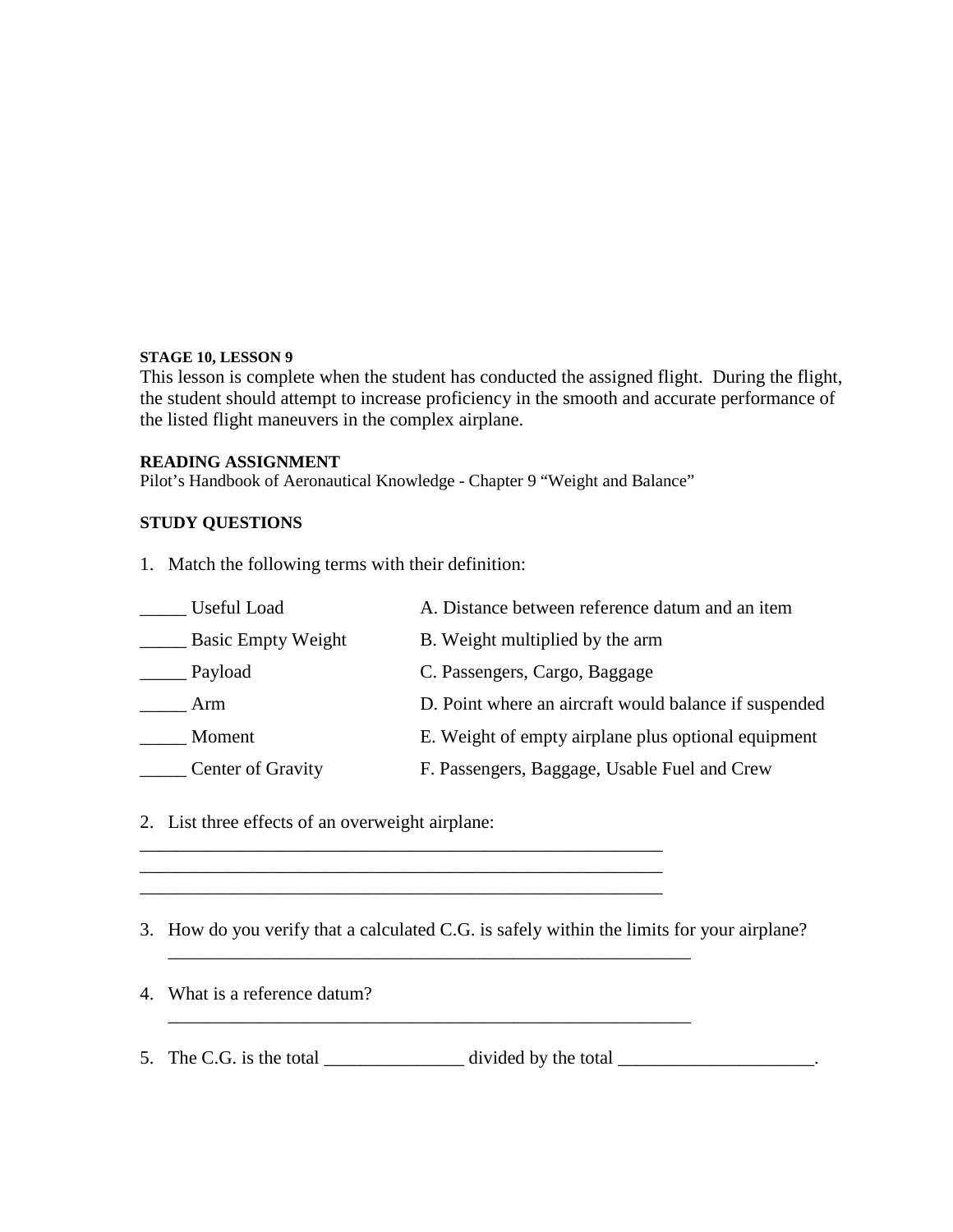This lesson is complete when the student has accomplished a solo review of each of the listed maneuvers.

### **READING ASSIGNMENT**

Aeronautical Information Manual – Chapter 8 "Medical Facts for Pilots"

# **STUDY QUESTIONS**

- 1. Hypoxia can be defined as \_\_\_\_\_\_\_\_\_\_\_\_\_\_\_\_\_\_\_\_\_\_\_\_\_\_\_\_\_\_\_\_\_\_\_\_\_\_\_\_\_\_\_\_\_\_\_\_
- 2. For maximum protection against hypoxia, pilots are encouraged to use oxygen above \_\_\_\_\_\_\_\_\_\_\_\_\_\_\_\_ feet during the day and \_\_\_\_\_\_\_\_\_\_\_\_\_\_ at night.

\_\_\_\_\_\_\_\_\_\_\_\_\_\_\_\_\_\_\_\_\_\_\_\_\_\_\_\_\_\_\_\_\_\_\_\_\_\_\_\_\_\_\_\_\_\_\_\_\_\_\_\_\_\_\_\_\_\_\_\_\_\_\_\_\_\_\_\_\_\_.

- 3. Ear blocks and sinus blocks can be prevented by not flying with \_\_\_\_\_\_\_\_\_\_\_\_\_\_ or \_\_\_\_\_\_\_\_\_\_\_\_\_\_\_\_\_\_\_\_\_\_\_\_\_\_\_\_\_\_\_\_\_\_\_\_\_\_.
- 4. If you do not wait a sufficient time after scuba diving, excess evolved gas in your bloodstream may lead to \_\_\_\_\_\_\_\_\_\_\_\_\_\_\_\_\_\_\_\_\_\_\_\_\_\_even at lower altitudes.
- 5. After any SCUBA dive, you should wait \_\_\_\_\_\_ hours before flying above 8,000 MSL.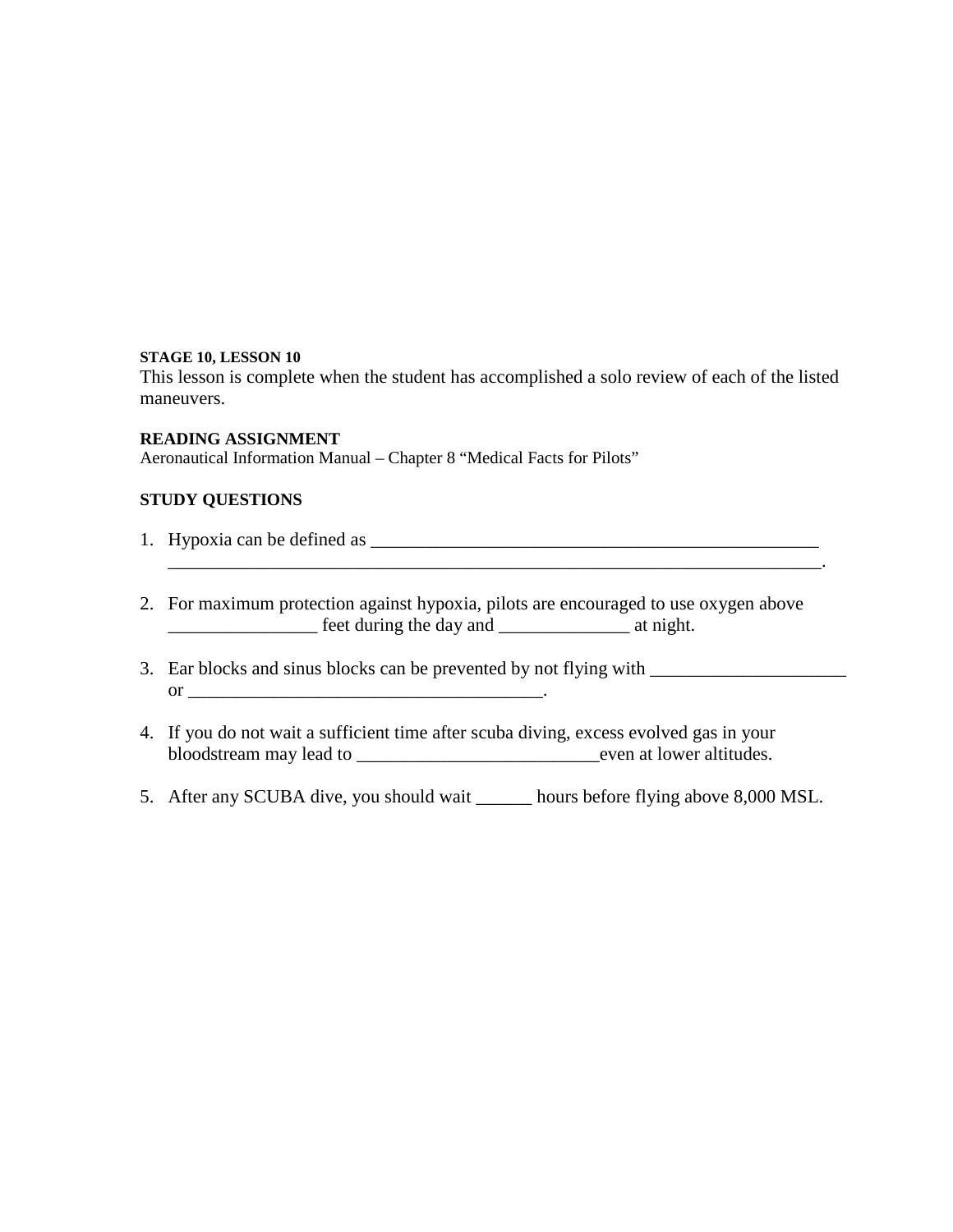This lesson is complete when the student displays an understanding of night flight and the associated normal and emergency procedures

# **READING ASSIGNMENT**

Aeronautical Information Manual – Chapter 8 "Medical Facts for Pilots" Airplane Flying Handbook – Chapter 10 "Night Operations"

# **STUDY QUESTIONS**

1. A pilot who detects the odor of exhaust or experiences symptoms of  $\Box$ 

\_\_\_\_\_\_\_\_\_\_\_\_\_\_\_\_\_\_\_\_\_, or \_\_\_\_\_\_\_\_\_\_\_\_\_\_\_\_\_\_\_\_\_ while using the heater should

suspect carbon monoxide poisoning.

\_\_\_\_\_\_\_\_\_\_\_\_\_\_\_\_\_\_\_\_\_\_\_\_

- 2. You are flying at night and focusing intently on a point of light in the distant sky. It's only a star, but it appears to move because you are experiencing what visual illusion?
- 3. You are flying in IMC. While looking down at your iPad, the airplane slowly enters a bank to the right. You look up and quickly correct the flight attitude, but now that you are level, your body is giving you the sensation that you are banking to the left. What illusion are you  $experiencing?$
- 4. You are used to doing your flight training on a runway that is 150 feet wide, but today your instructor takes you to a small airport where the runway is only 50 feet wide. If you don't recognize this illusion, you are likely to fly a \_\_\_\_\_\_\_\_\_\_\_\_\_\_ than normal approach.

\_\_\_\_\_\_\_\_\_\_\_\_\_\_\_\_\_\_\_\_\_\_\_\_\_\_\_\_\_\_\_\_\_\_\_\_\_\_\_\_\_\_\_\_\_\_\_\_\_\_\_\_\_\_\_\_\_\_\_\_\_\_\_ \_\_\_\_\_\_\_\_\_\_\_\_\_\_\_\_\_\_\_\_\_\_\_\_\_\_\_\_\_\_\_\_\_\_\_\_\_\_\_\_\_\_\_\_\_\_\_\_\_\_\_\_\_\_\_\_\_\_\_\_\_\_\_

5. What is empty field myopia?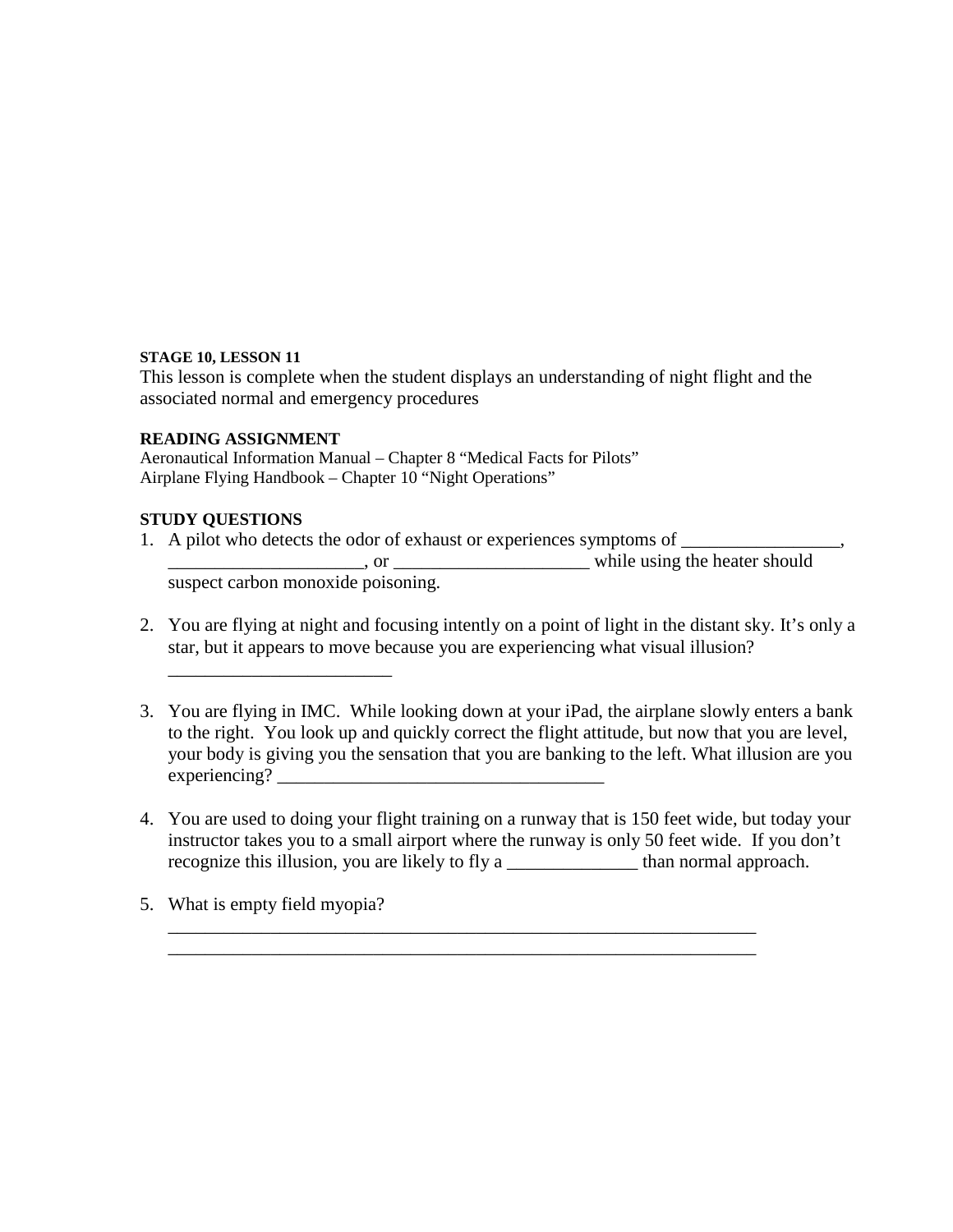This lesson is complete when the student has conducted the solo night flight. During the flight, the student should attempt to gain proficiency in takeoffs and landings in the night environment. After this lesson the student will have completed 10 takeoffs and landings in a traffic pattern at an airport with an operating control tower.

 $\mathcal{L}_\mathcal{L} = \{ \mathcal{L}_\mathcal{L} = \{ \mathcal{L}_\mathcal{L} = \{ \mathcal{L}_\mathcal{L} = \{ \mathcal{L}_\mathcal{L} = \{ \mathcal{L}_\mathcal{L} = \{ \mathcal{L}_\mathcal{L} = \{ \mathcal{L}_\mathcal{L} = \{ \mathcal{L}_\mathcal{L} = \{ \mathcal{L}_\mathcal{L} = \{ \mathcal{L}_\mathcal{L} = \{ \mathcal{L}_\mathcal{L} = \{ \mathcal{L}_\mathcal{L} = \{ \mathcal{L}_\mathcal{L} = \{ \mathcal{L}_\mathcal{$ \_\_\_\_\_\_\_\_\_\_\_\_\_\_\_\_\_\_\_\_\_\_\_\_\_\_\_\_\_\_\_\_\_\_\_\_\_\_\_\_\_\_\_\_\_\_\_\_\_\_\_\_\_\_\_\_\_\_\_\_\_\_\_\_\_\_\_\_\_

\_\_\_\_\_\_\_\_\_\_\_\_\_\_\_\_\_\_\_\_\_\_\_\_\_\_\_\_\_\_\_\_\_\_\_\_\_\_\_\_\_\_\_\_\_\_\_\_\_\_\_\_\_\_\_\_\_\_\_\_\_\_\_\_\_\_\_\_\_ \_\_\_\_\_\_\_\_\_\_\_\_\_\_\_\_\_\_\_\_\_\_\_\_\_\_\_\_\_\_\_\_\_\_\_\_\_\_\_\_\_\_\_\_\_\_\_\_\_\_\_\_\_\_\_\_\_\_\_\_\_\_\_\_\_\_\_\_\_ \_\_\_\_\_\_\_\_\_\_\_\_\_\_\_\_\_\_\_\_\_\_\_\_\_\_\_\_\_\_\_\_\_\_\_\_\_\_\_\_\_\_\_\_\_\_\_\_\_\_\_\_\_\_\_\_\_\_\_\_\_\_\_\_\_\_\_\_\_

# **READING ASSIGNMENT**

Pilot's Handbook of Aeronautical Knowledge (Appendix 1) – Runway Incursion Avoidance

## **STUDY QUESTIONS**

- 1. How does the FAA define "runway incursion"?
- 2. What are three causal factors the FAA has identified for runway incursions?

\_\_\_\_\_\_\_\_\_\_\_\_\_\_\_\_\_\_\_\_\_\_\_\_\_\_\_\_\_\_\_\_\_\_\_\_\_\_\_\_\_\_\_\_\_\_\_\_\_\_\_\_\_\_\_\_\_\_\_\_\_\_\_\_\_\_\_\_\_

- 3. What is a "Hot Spot" and how would you identify it on an Airport Taxi Diagram?
- 4. If you are unfamiliar with an airport, what can you ask for to get ATC to give you step-bystep taxi instructions? \_\_\_\_\_\_\_\_\_\_\_\_\_\_\_\_\_\_\_\_\_\_\_\_\_\_\_\_\_\_\_\_\_\_\_\_\_\_\_\_\_\_\_\_\_\_\_\_\_\_\_

\_\_\_\_\_\_\_\_\_\_\_\_\_\_\_\_\_\_\_\_\_\_\_\_\_\_\_\_\_\_\_\_\_\_\_\_\_\_\_\_\_\_\_\_\_\_\_\_\_\_\_\_\_\_\_\_\_\_\_\_\_\_\_\_\_\_\_\_\_\_

\_\_\_\_\_\_\_\_\_\_\_\_\_\_\_\_\_\_\_\_\_\_\_\_\_\_\_\_\_\_\_\_\_\_\_\_\_\_\_\_\_\_\_\_\_\_\_\_\_\_\_\_\_\_\_\_\_\_\_\_\_\_\_\_\_\_\_\_\_

5. What does it mean if ATC tells you "Line up and wait"?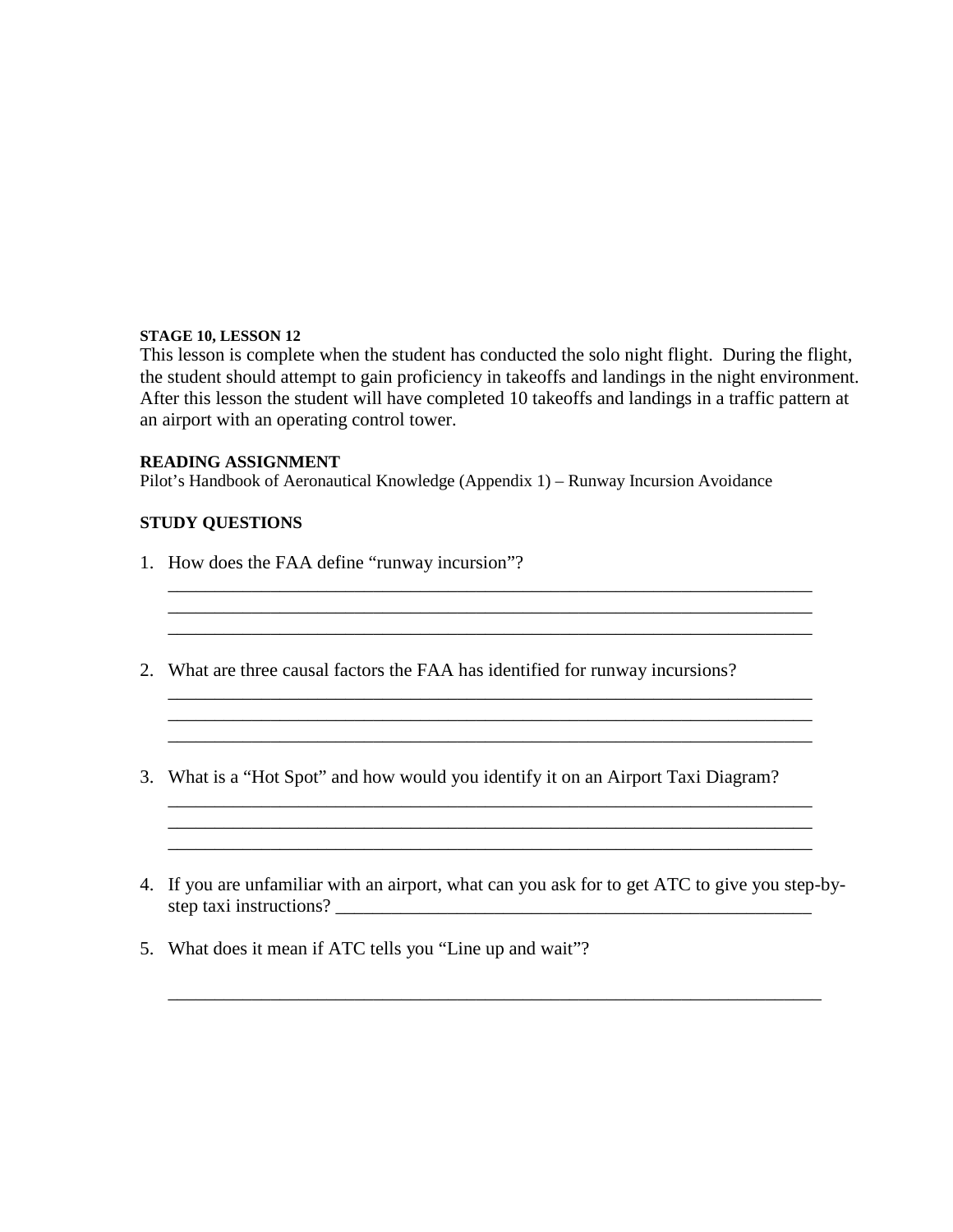The student's increase in night proficiency to that of a commercial pilot will be evident during the post flight evaluation. The student will thoroughly explain the additional operational aspects and safety considerations which are associated with night flight.

## **READING ASSIGNMENT**

14 CFR 91.211 "Supplemental Oxygen" Pilot's Handbook of Aeronautical Knowledge – Chapter 6 "Aircraft Systems"

## **STUDY QUESTIONS**

- 1. Required crew of non-pressurized aircraft must use supplemental oxygen after 30 minutes when flying above \_\_\_\_\_\_\_\_\_\_\_\_\_\_\_\_ MSL.
- 2. Required crew of non-pressurized aircraft must use supplemental oxygen at all times when flying above MSL.
- 3. Required crew of non-pressurized aircraft must use supplemental oxygen at all times and passengers must be provided with supplemental oxygen when flying above \_\_\_\_\_\_\_\_\_\_\_\_\_\_\_\_ MSL.

\_\_\_\_\_\_\_\_\_\_\_\_\_\_\_\_\_\_\_\_\_\_\_\_\_\_\_\_\_\_\_\_\_\_\_\_\_\_\_\_\_\_\_\_\_\_\_\_\_\_\_\_\_\_\_\_\_\_\_\_\_\_\_\_\_\_\_\_\_\_

\_\_\_\_\_\_\_\_\_\_\_\_\_\_\_\_\_\_\_\_\_\_\_\_\_\_\_\_\_\_\_\_\_\_\_\_\_\_\_\_\_\_\_\_\_\_\_\_\_\_\_\_\_\_\_\_\_\_\_\_\_\_\_\_\_\_\_\_\_\_

- 4. What is a cannula?
- 5. What is special about "aviator's breathing oxygen"?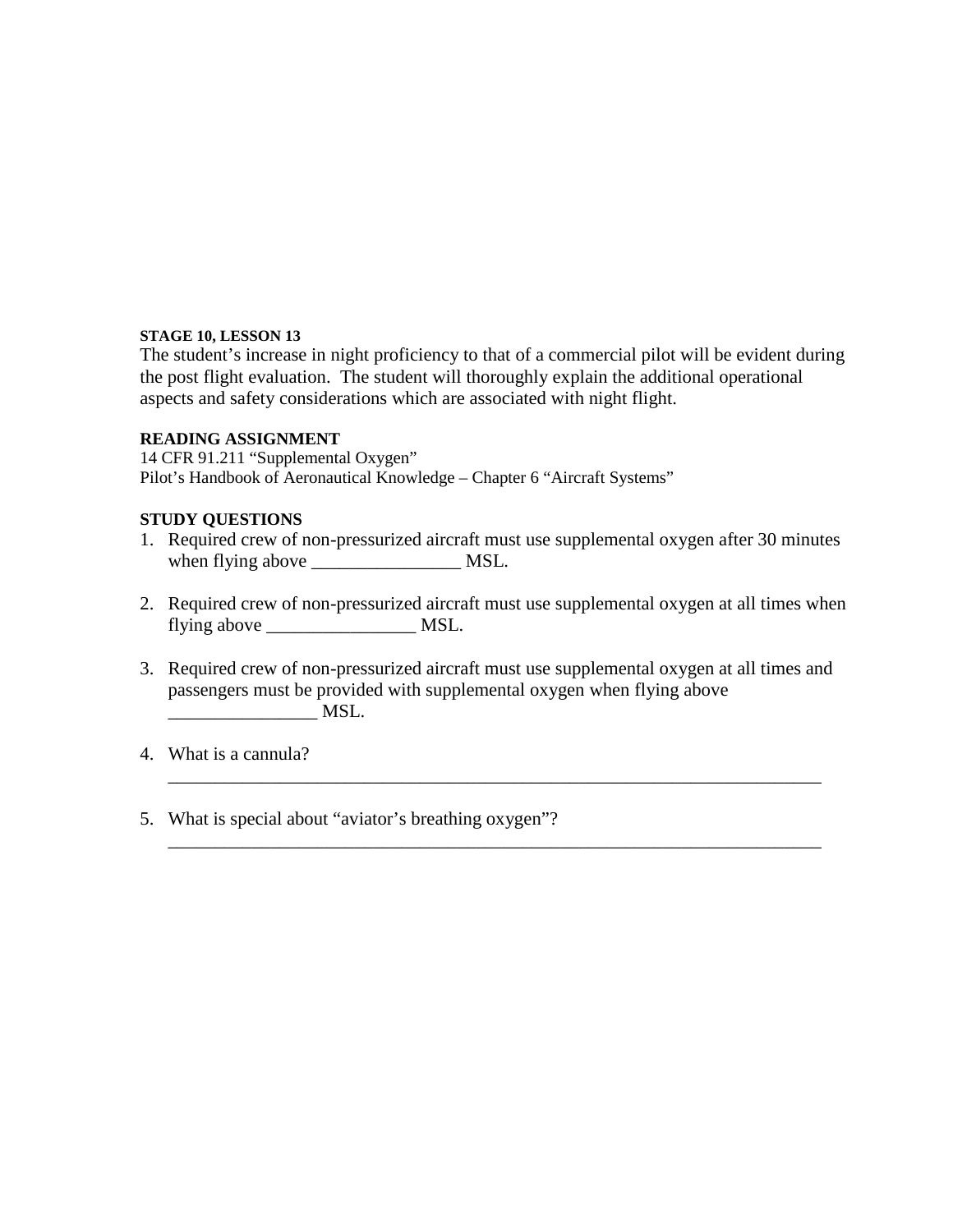This solo lesson is complete when the student has conducted the assigned flight. During the flight, the student should attempt to attain or maintain commercial pilot proficiency.

#### **READING ASSIGNMENT**

Pilot's Handbook of Aeronautical Knowledge – Chapter 6 "Aircraft Systems" "Pressurization Systems" – OU Aviation Website (Flight Resources page)

## **STUDY QUESTIONS**

- 1. What are two benefits of flying at higher altitudes?
- 2. On a pressurized aircraft, air from within the pressure vessel is released through a device called an \_\_\_\_\_\_\_\_\_\_\_\_\_\_ valve.

\_\_\_\_\_\_\_\_\_\_\_\_\_\_\_\_\_\_\_\_\_\_\_\_\_\_\_\_\_\_\_\_\_\_\_\_\_\_\_\_\_\_\_\_\_\_\_\_\_\_\_\_\_\_\_\_\_\_\_\_\_\_\_\_\_\_ \_\_\_\_\_\_\_\_\_\_\_\_\_\_\_\_\_\_\_\_\_\_\_\_\_\_\_\_\_\_\_\_\_\_\_\_\_\_\_\_\_\_\_\_\_\_\_\_\_\_\_\_\_\_\_\_\_\_\_\_\_\_\_\_\_\_

3. Match the term with its definition:

| Cabin Altitude               |
|------------------------------|
| <b>Differential Pressure</b> |
| Aircraft Altitude            |
| <b>Ambient Pressure</b>      |

- A. Difference between cabin and ambient pressure
- B. Pressure of air immediately surrounding aircraft
- C. Cabin pressure in equivalent altitude above sea level
- D. Height of the actual aircraft above sea level
- 4. Two possible causes of decompression are a malfunction in the or \_\_\_\_\_\_\_\_\_\_\_\_\_\_\_\_\_\_\_\_\_\_\_ to the aircraft.
- 5. A \_\_\_\_\_\_\_\_\_\_\_\_\_\_\_\_\_\_\_\_\_\_\_\_\_\_\_\_\_\_\_\_\_ gauge indicates the difference between inside and outside pressure, a \_\_\_\_\_\_\_\_\_\_\_\_\_\_\_\_\_\_\_\_\_\_\_\_\_\_\_\_\_\_\_\_\_\_ indicates the equivalent altitude of the air inside the cabin, and a instrument indicates the rate of change of the equivalent altitude within the cabin.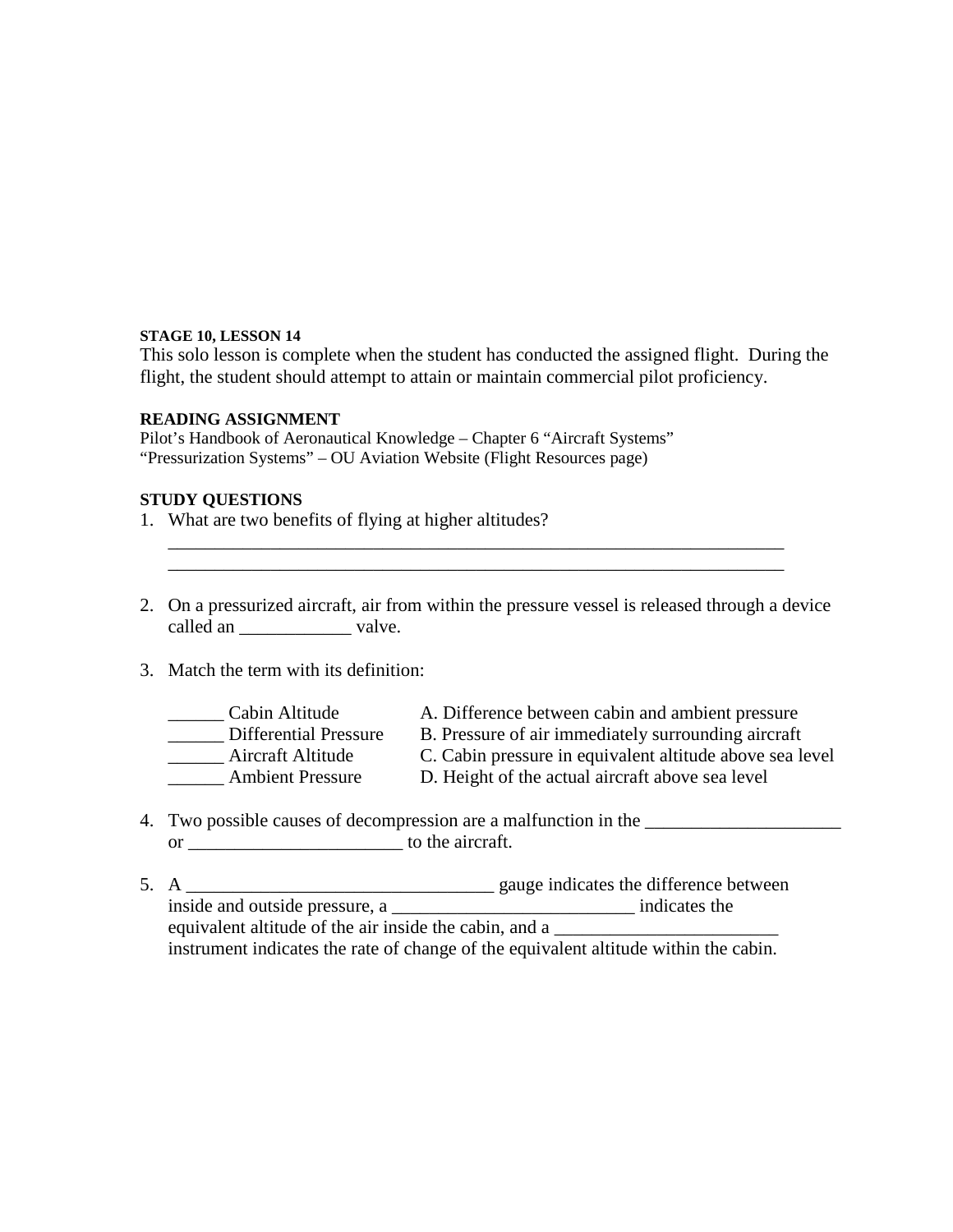During the performance of each of the listed maneuvers, the student should demonstrate commercial pilot proficiency. Any maneuvers which do not meet this standard will be assigned for additional practice.

## **READING ASSIGNMENT**

Airplane Flying Handbook – Chapter 5 "Takeoff and Departure Climbs" Airplane Flying Handbook – Chapter 8 "Approaches and Landings" Commercial PTS

## **STUDY QUESTIONS**

1. List three common errors in the performance of soft-field takeoffs.

|  |  | 2. The purpose of extending flaps during a soft-field takeoff is to transfer |  |
|--|--|------------------------------------------------------------------------------|--|
|  |  |                                                                              |  |

\_\_\_\_\_\_\_\_\_\_\_\_\_\_\_\_\_\_\_\_\_\_\_\_\_\_\_\_\_\_\_\_\_\_\_\_\_\_\_\_\_\_\_\_\_\_\_\_\_\_\_\_\_\_\_\_\_ as early as possible.

3. During a soft field takeoff, it is essential the airplane remain in ground effect until at least \_\_\_\_\_\_\_\_\_ is reached.

\_\_\_\_\_\_\_\_\_\_\_\_\_\_\_\_\_\_\_\_\_\_\_\_\_\_\_\_\_\_\_\_\_\_\_\_\_\_\_\_\_\_\_\_\_\_\_\_\_\_\_\_\_\_\_\_\_\_\_\_\_\_\_\_\_\_\_\_\_

\_\_\_\_\_\_\_\_\_\_\_\_\_\_\_\_\_\_\_\_\_\_\_\_\_\_\_\_\_\_\_\_\_\_\_\_\_\_\_\_\_\_\_\_\_\_\_\_\_\_\_\_\_\_\_\_\_\_\_\_\_\_\_\_\_\_\_\_\_

\_\_\_\_\_\_\_\_\_\_\_\_\_\_\_\_\_\_\_\_\_\_\_\_\_\_\_\_\_\_\_\_\_\_\_\_\_\_\_\_\_\_\_\_\_\_\_\_\_\_\_\_\_\_\_\_\_\_\_\_\_\_\_\_\_\_\_\_\_

\_\_\_\_\_\_\_\_\_\_\_\_\_\_\_\_\_\_\_\_\_\_\_\_\_\_\_\_\_\_\_\_\_\_\_\_\_\_\_\_\_\_\_\_\_\_\_\_\_\_\_\_\_\_\_\_\_\_\_\_\_\_\_\_\_\_\_\_\_

\_\_\_\_\_\_\_\_\_\_\_\_\_\_\_\_\_\_\_\_\_\_\_\_\_\_\_\_\_\_\_\_\_\_\_\_\_\_\_\_\_\_\_\_\_\_\_\_\_\_\_\_\_\_\_\_\_\_\_\_\_\_\_\_\_\_\_\_\_

\_\_\_\_\_\_\_\_\_\_\_\_\_\_\_\_\_\_\_\_\_\_\_\_\_\_\_\_\_\_\_\_\_\_\_\_\_\_\_\_\_\_\_\_\_\_\_\_\_\_\_\_\_\_\_\_\_\_\_\_\_\_\_\_\_\_\_\_\_

- 4. Touchdown on a soft or rough field should be made at the \_\_\_\_\_\_\_\_\_\_\_\_\_\_\_\_\_\_\_\_ airspeed and in a \_\_\_\_\_\_\_\_\_\_\_\_\_\_\_\_\_\_\_\_\_\_\_\_ pitch attitude.
- 5. List three common errors in the performance of soft-field approaches and landings.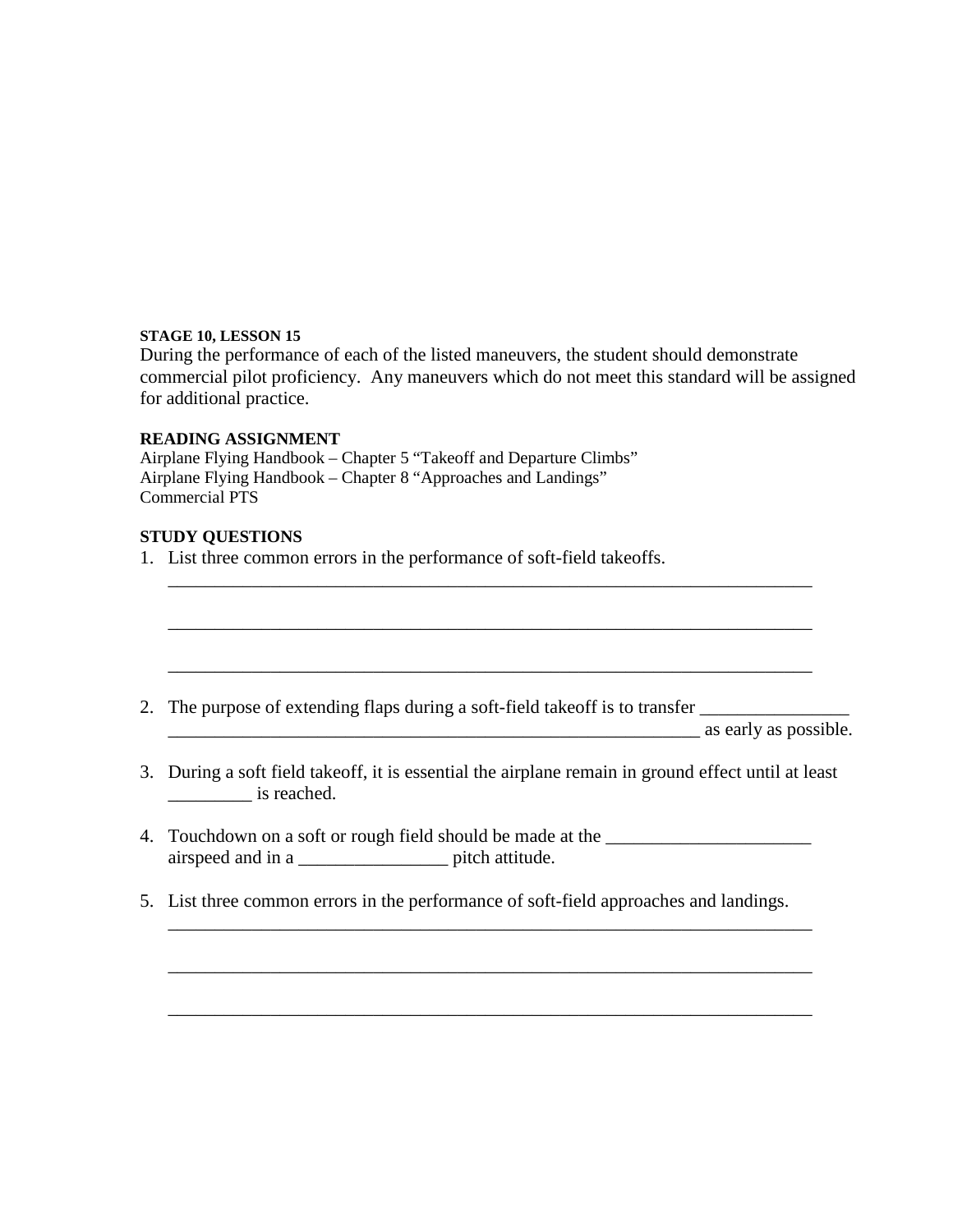The student will correctly perform holding pattern entries, wind correction and leg timing for both standard and non-standard holding patterns. All voice communications will be both appropriate and timely, compliance with radar vectors instructions will be accurate, and instrument approaches will meet instrument pilot standards.

# **READING ASSIGNMENT**

Airplane Flying Handbook – Chapter 4 "Slow Flight, Stalls and Spins" Commercial PTS

# **STUDY QUESTIONS**

- 1. When performing slow flight, you should select an altitude that will allow the maneuver to be completed no lower than \_\_\_\_\_\_\_\_\_\_\_\_\_\_\_\_ AGL.
- 2. During slow flight, you should maintain the specified altitude,  $\pm$  \_\_\_\_\_\_ feet; specified heading,  $\pm$ \_\_\_\_\_\_\_°; airspeed  $+$ \_\_\_\_/-\_\_\_\_\_\_ knots, and specified angle of bank,  $\pm$ \_\_\_\_\_\_\_°.
- 3. Accelerated stalls most frequently occur during improperly executed \_\_\_\_\_\_\_\_\_\_\_\_\_\_\_\_,  $recoveries, and pullouts from$
- 4. Power \_\_\_\_\_\_\_\_\_ stalls are performed in a clean configuration, while power \_\_\_\_\_\_\_\_ stalls are performed "dirty" with gear and flaps extended.
- 5. In accordance with FAA policy, all stalls for the Commercial Certificate/Rating will be taken to the \_\_\_\_\_\_\_\_\_\_\_\_\_\_\_\_\_\_\_\_\_\_\_\_\_ stall condition (*refer to PTS*).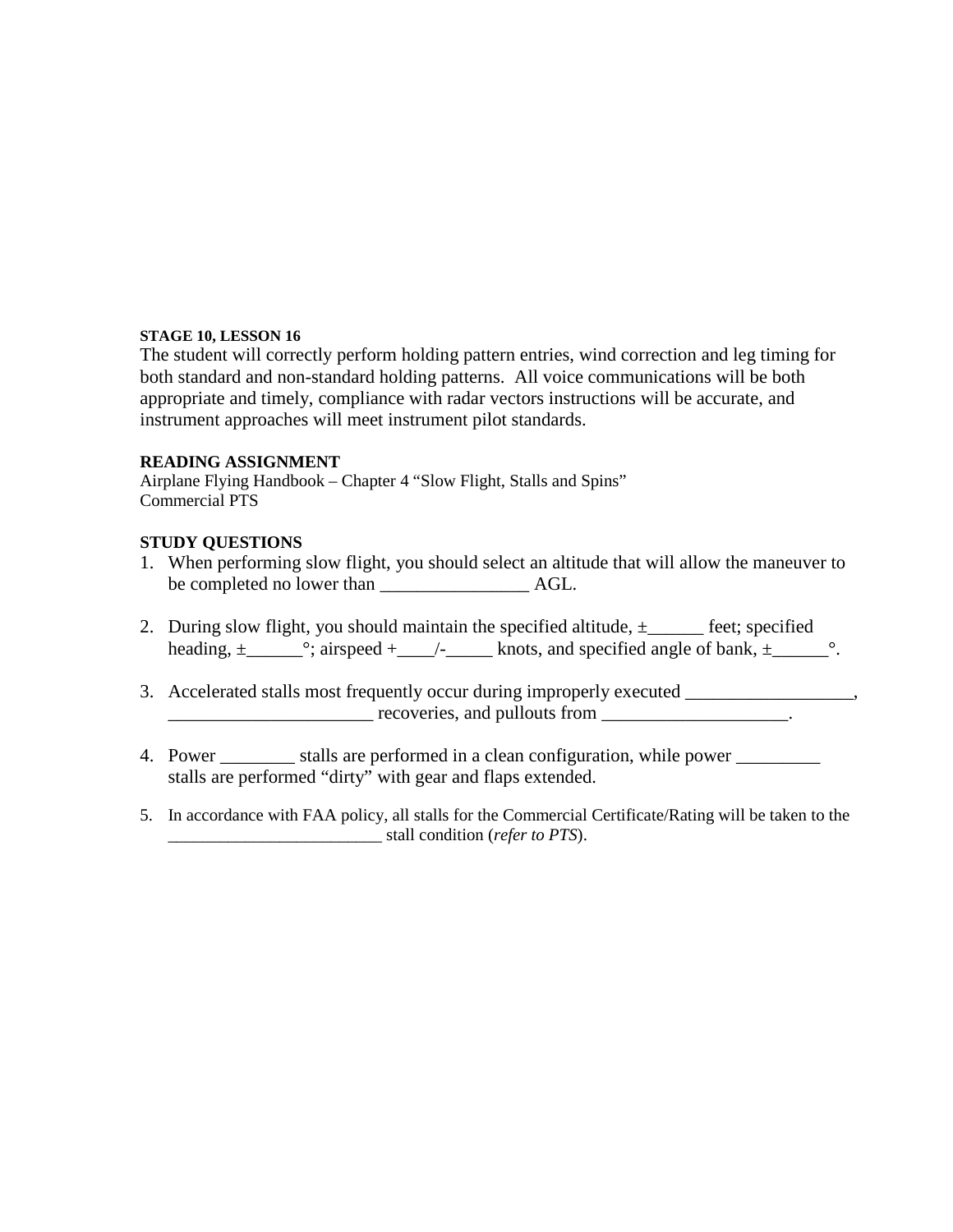This lesson will be complete when the student has conducted the assigned solo flights. During each flight, the student should attempt to perform lazy eights with symmetrical loops and eights-on-pylons, chandelles and steep power turns with smoothness and coordination.

\_\_\_\_\_\_\_\_\_\_\_\_\_\_\_\_\_\_\_\_\_\_\_\_\_\_\_\_\_\_\_\_\_\_\_\_\_\_\_\_\_\_\_\_\_\_\_\_\_\_\_\_\_\_\_\_\_\_\_\_\_\_\_\_\_\_\_\_\_

#### **READING ASSIGNMENT**

Airplane Flying Handbook – Chapter 9 "Performance Maneuvers" Commercial PTS

## **STUDY QUESTIONS**

1. List three common errors in the performance of a chandelle:

\_\_\_\_\_\_\_\_\_\_\_\_\_\_\_\_\_\_\_\_\_\_\_\_\_\_\_\_\_\_\_\_\_\_\_\_\_\_\_\_\_\_\_\_\_\_\_\_\_\_\_\_\_\_\_\_\_\_\_\_\_\_\_\_\_\_\_\_\_ \_\_\_\_\_\_\_\_\_\_\_\_\_\_\_\_\_\_\_\_\_\_\_\_\_\_\_\_\_\_\_\_\_\_\_\_\_\_\_\_\_\_\_\_\_\_\_\_\_\_\_\_\_\_\_\_\_\_\_\_\_\_\_\_\_\_\_\_\_ 2. More right rudder is required when rolling out of a chandelle to the due to the increased amount of induced drag created by the lowering of the left aileron during rollout. 3. During performance of commercial steep turns, you should maintain the entry altitude  $\pm$ feet, airspeed  $\pm$  \_\_\_\_\_\_\_\_\_\_ knots, bank  $\pm$  \_\_\_\_\_\_\_\_°; and roll out on the entry heading,  $\pm$  \_\_\_°. 4. Operating the engine at idle speed for a prolonged period during a steep spiral may result in excessive \_\_\_\_\_\_\_\_\_\_\_\_\_\_\_\_\_\_\_\_\_\_\_\_\_\_ or \_\_\_\_\_\_\_\_\_\_\_\_\_\_\_\_\_\_\_\_\_\_\_\_\_\_\_, so you should clear the engine periodically by briefly advancing \_\_\_\_\_\_\_\_\_\_\_\_\_\_\_\_\_\_\_\_\_\_\_ 5. List three common errors in the performance of steep spirals. \_\_\_\_\_\_\_\_\_\_\_\_\_\_\_\_\_\_\_\_\_\_\_\_\_\_\_\_\_\_\_\_\_\_\_\_\_\_\_\_\_\_\_\_\_\_\_\_\_\_\_\_\_\_\_\_\_\_\_\_\_\_\_\_\_\_\_\_\_

\_\_\_\_\_\_\_\_\_\_\_\_\_\_\_\_\_\_\_\_\_\_\_\_\_\_\_\_\_\_\_\_\_\_\_\_\_\_\_\_\_\_\_\_\_\_\_\_\_\_\_\_\_\_\_\_\_\_\_\_\_\_\_\_\_\_\_\_\_

\_\_\_\_\_\_\_\_\_\_\_\_\_\_\_\_\_\_\_\_\_\_\_\_\_\_\_\_\_\_\_\_\_\_\_\_\_\_\_\_\_\_\_\_\_\_\_\_\_\_\_\_\_\_\_\_\_\_\_\_\_\_\_\_\_\_\_\_\_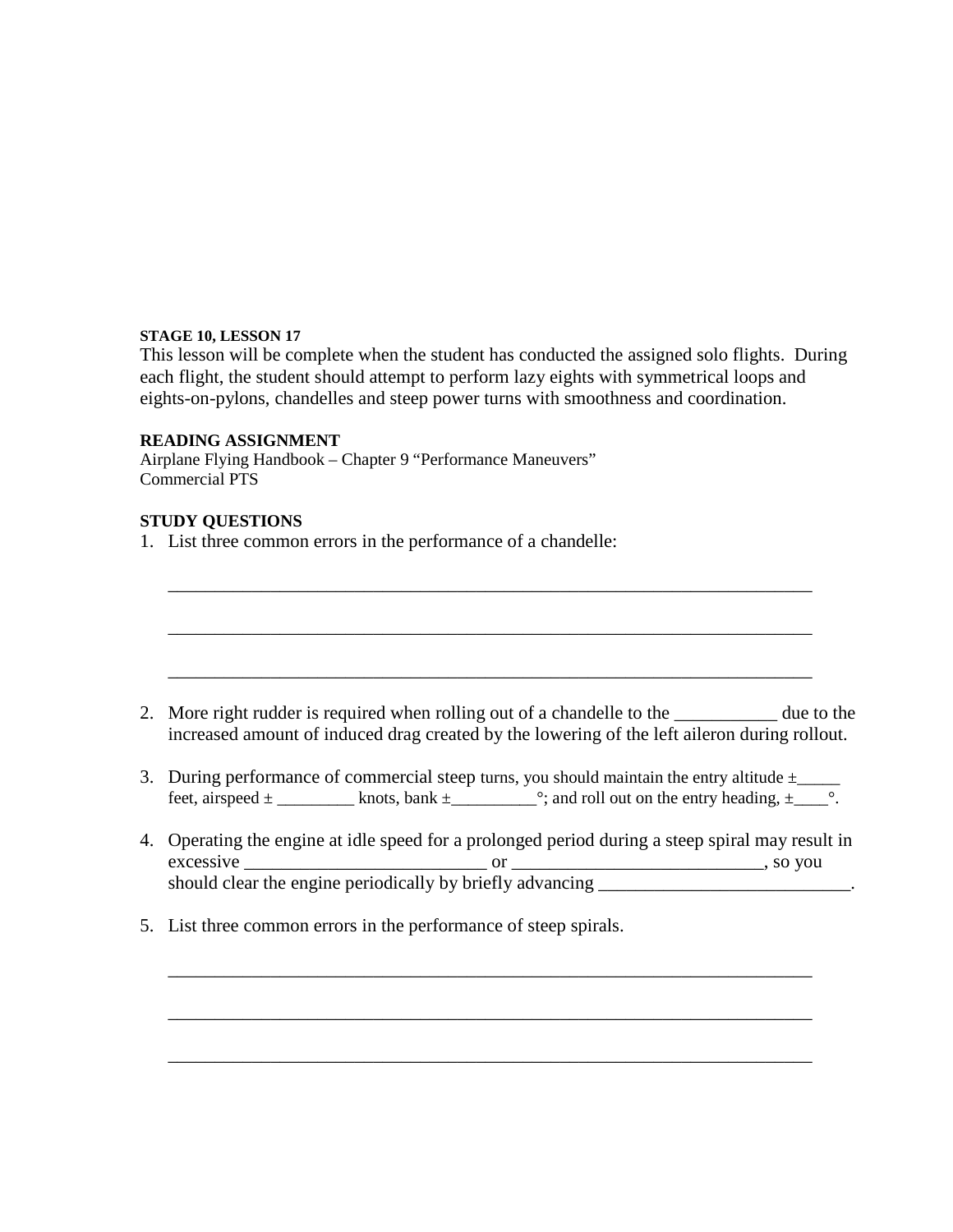This lesson is complete when the student has conducted the assigned flight. During the flight, the student should attempt to increase proficiency in the smooth and accurate performance of the listed flight maneuvers in the complex airplane.

#### **READING ASSIGNMENT**

Pilot's Handbook of Aeronautical Knowledge – Chapter 10 "Aircraft Performance"

## **STUDY QUESTIONS**

- 1. Pressure altitude is defined as the height above the \_\_\_\_\_\_\_\_\_\_\_\_\_\_\_\_\_\_\_\_\_\_\_ datum plane.
- 2. Density altitude is defined as  $\frac{1}{2}$  corrected for  $\frac{1}{2}$ .
- 3. \_\_\_\_\_\_\_\_\_\_ density altitude refers to thin air, while \_\_\_\_\_\_\_\_\_\_\_ density altitude refers to dense air.
- 4. High temperatures and low altimeter settings \_\_\_\_\_\_\_\_\_\_\_\_\_\_\_\_\_\_\_ density altitude, while low temperatures and high altimeter settings \_\_\_\_\_\_\_\_\_\_\_\_\_\_\_\_\_\_\_ density altitude.
- 5. The two types of drag are \_\_\_\_\_\_\_\_\_\_\_\_\_\_\_\_\_\_\_\_\_\_\_ drag, which increases as your speed *increases*, and \_\_\_\_\_\_\_\_\_\_\_\_\_\_\_\_\_\_\_\_\_\_ drag, which increases as your speed *decreases*.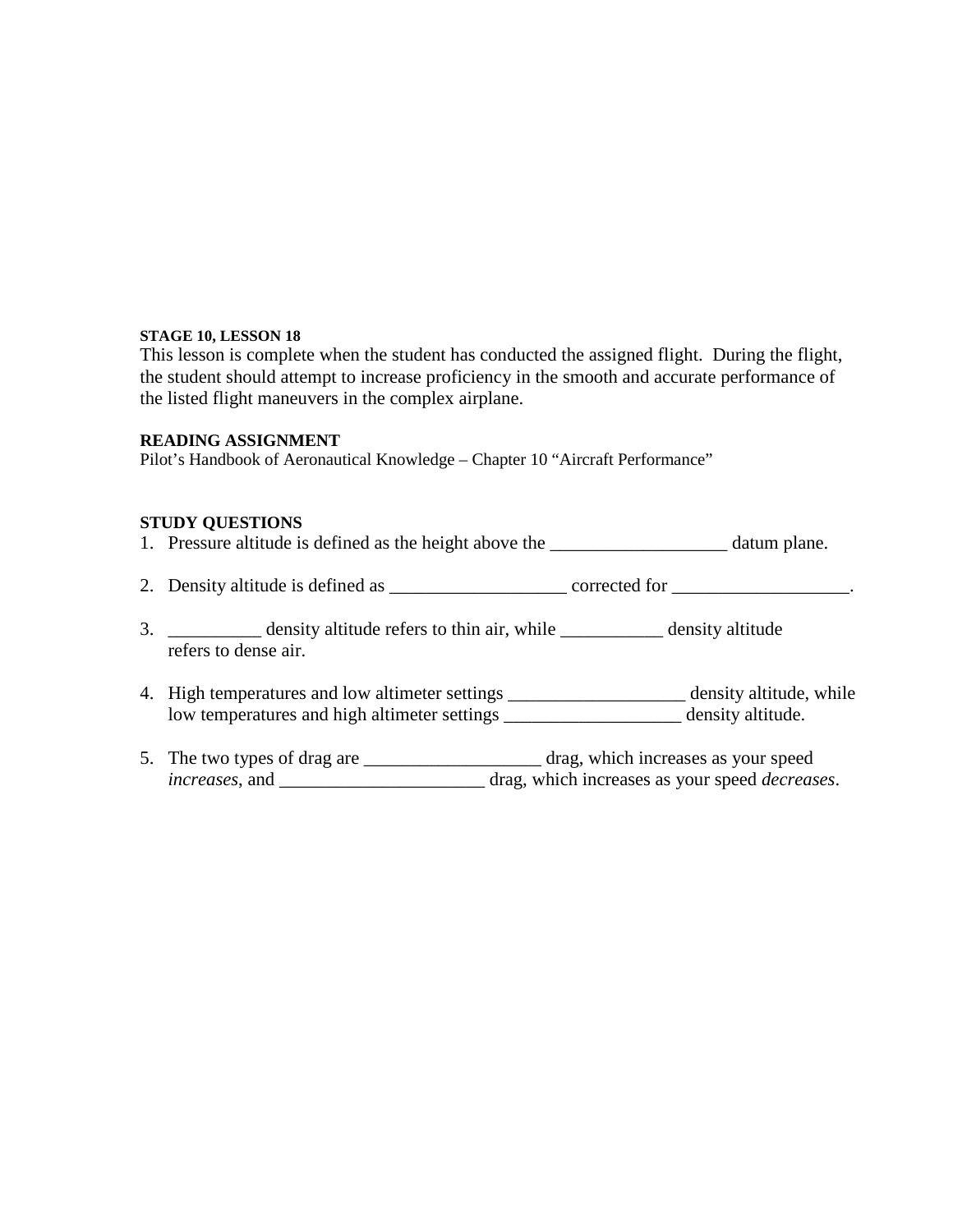At the completion of this lesson, the student should be thoroughly familiar with the flight characteristics, systems and emergency procedures associated with the complex airplane. The student will demonstrate pilot-in-command proficiency.

## **READING ASSIGNMENT**

Airplane Flying Handbook – Chapter 6 "Ground Reference Maneuvers" Commercial PTS

# **STUDY QUESTIONS**

- 1. A rule of thumb for estimating pivotal altitude in calm wind is to square the true airspeed and divide by \_\_\_\_\_\_\_\_\_ for MPH or \_\_\_\_\_\_\_\_\_ for KIAS.
- 2. The goal of eights-on-pylons is to fly at such an altitude and airspeed that a line parallel to example appears to pivot on each of the pylons.

\_\_\_\_\_\_\_\_\_\_\_\_\_\_\_\_\_\_\_\_\_\_\_\_\_\_\_\_\_\_\_\_\_\_\_\_\_\_\_\_\_\_\_\_\_\_\_\_\_\_\_\_\_\_\_\_\_\_\_\_\_\_\_\_\_\_\_\_\_

\_\_\_\_\_\_\_\_\_\_\_\_\_\_\_\_\_\_\_\_\_\_\_\_\_\_\_\_\_\_\_\_\_\_\_\_\_\_\_\_\_\_\_\_\_\_\_\_\_\_\_\_\_\_\_\_\_\_\_\_\_\_\_\_\_\_\_\_\_

\_\_\_\_\_\_\_\_\_\_\_\_\_\_\_\_\_\_\_\_\_\_\_\_\_\_\_\_\_\_\_\_\_\_\_\_\_\_\_\_\_\_\_\_\_\_\_\_\_\_\_\_\_\_\_\_\_\_\_\_\_\_\_\_\_\_\_\_\_

- 3. As groundspeed increases, the appropriate pivotal altitude will \_\_\_\_\_\_\_\_\_\_\_\_\_\_.
- 4. List three common errors in the performance of eights-on-pylons.

5. During the performance of eights-on-pylons, if the reference line appears to move ahead of the pylon, the pilot should \_\_\_\_\_\_\_\_\_\_\_\_ altitude. Under no means should rudder be used to yaw the airplane to bring the reference line forward or backward.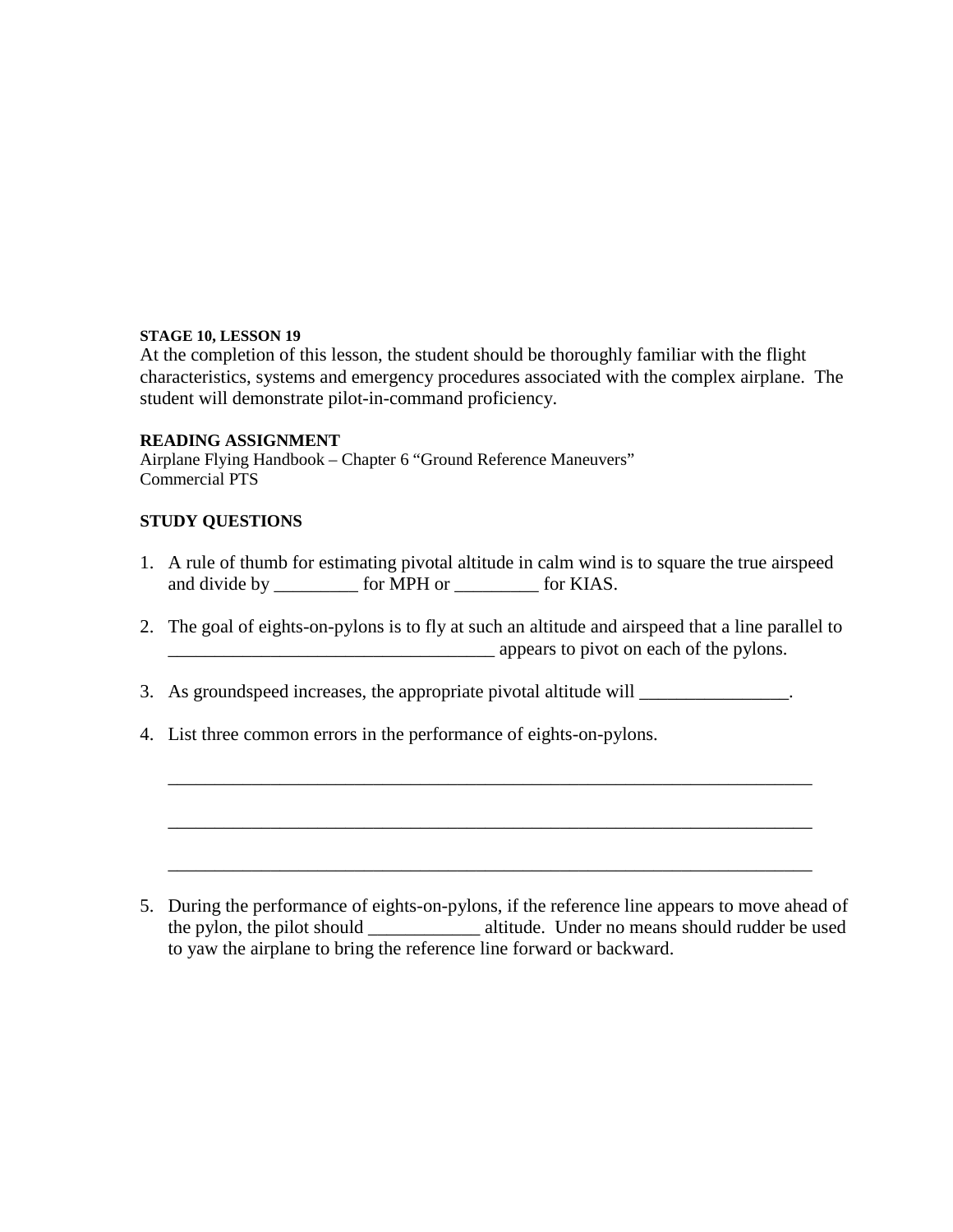This lesson will be completed when the student has conducted the assigned solo flight. During the flight, the student should attempt to increase accuracy and coordination on the listed maneuvers.

\_\_\_\_\_\_\_\_\_\_\_\_\_\_\_\_\_\_\_\_\_\_\_\_\_\_\_\_\_\_\_\_\_\_\_\_\_\_\_\_\_\_\_\_\_\_\_\_\_\_\_\_\_\_\_\_\_\_\_\_\_\_\_\_\_\_\_\_\_\_\_\_ \_\_\_\_\_\_\_\_\_\_\_\_\_\_\_\_\_\_\_\_\_\_\_\_\_\_\_\_\_\_\_\_\_\_\_\_\_\_\_\_\_\_\_\_\_\_\_\_\_\_\_\_\_\_\_\_\_\_\_\_\_\_\_\_\_\_\_\_\_\_\_\_

 $\mathcal{L}_\text{max}$ 

\_\_\_\_\_\_\_\_\_\_\_\_\_\_\_\_\_\_\_\_\_\_\_\_\_\_\_\_\_\_\_\_\_\_\_\_\_\_\_\_\_\_\_\_\_\_\_\_\_\_\_\_\_\_\_\_\_\_\_\_\_\_\_\_\_\_\_\_\_\_\_\_.

## **READING ASSIGNMENT**

Pilot's Handbook of Aeronautical Knowledge – Chapter 17 "Aeronautical Decision Making"

#### **STUDY QUESTIONS**

1. List the five hazardous attitudes.

2. What is the difference between a "hazard" and a "risk"?

\_\_\_\_\_\_\_\_\_\_\_\_\_\_\_\_\_\_\_\_\_\_\_\_\_\_\_\_\_\_\_\_\_\_\_\_\_\_\_\_\_\_\_\_\_ \_\_\_\_\_\_\_\_\_\_\_\_\_\_\_\_\_\_\_\_\_\_\_\_\_\_\_\_\_\_\_\_\_\_\_\_\_\_\_\_\_\_\_\_\_ \_\_\_\_\_\_\_\_\_\_\_\_\_\_\_\_\_\_\_\_\_\_\_\_\_\_\_\_\_\_\_\_\_\_\_\_\_\_\_\_\_\_\_\_\_  $\mathcal{L}_\text{max} = \mathcal{L}_\text{max} = \mathcal{L}_\text{max} = \mathcal{L}_\text{max} = \mathcal{L}_\text{max} = \mathcal{L}_\text{max} = \mathcal{L}_\text{max} = \mathcal{L}_\text{max} = \mathcal{L}_\text{max} = \mathcal{L}_\text{max} = \mathcal{L}_\text{max} = \mathcal{L}_\text{max} = \mathcal{L}_\text{max} = \mathcal{L}_\text{max} = \mathcal{L}_\text{max} = \mathcal{L}_\text{max} = \mathcal{L}_\text{max} = \mathcal{L}_\text{max} = \mathcal{$ \_\_\_\_\_\_\_\_\_\_\_\_\_\_\_\_\_\_\_\_\_\_\_\_\_\_\_\_\_\_\_\_\_\_\_\_\_\_\_\_\_\_\_\_\_

3. "SRM" stands for \_\_\_\_\_\_\_\_\_\_\_\_\_\_\_\_\_\_\_\_\_\_\_\_\_\_\_\_\_\_\_\_\_\_\_\_\_\_\_\_ and is defined as

\_\_\_\_\_\_\_\_\_\_\_\_\_\_\_\_\_\_\_\_\_\_\_\_\_\_\_\_\_\_\_\_\_\_\_\_\_\_\_\_\_\_\_\_\_\_\_\_\_\_\_\_\_\_\_\_\_\_\_\_\_\_\_\_\_\_\_\_\_\_\_\_

\_\_\_\_\_\_\_\_\_\_\_\_\_\_\_\_\_\_\_\_\_\_\_\_\_\_\_\_\_\_\_\_\_\_\_\_\_\_\_\_\_\_\_\_\_\_\_\_\_\_\_\_\_\_\_\_\_\_\_\_\_\_\_\_\_\_\_\_\_\_\_\_

- 4. Aeronautical Decision Making (ADM) is defined as a systematic approach to the
- 5. CFIT stands for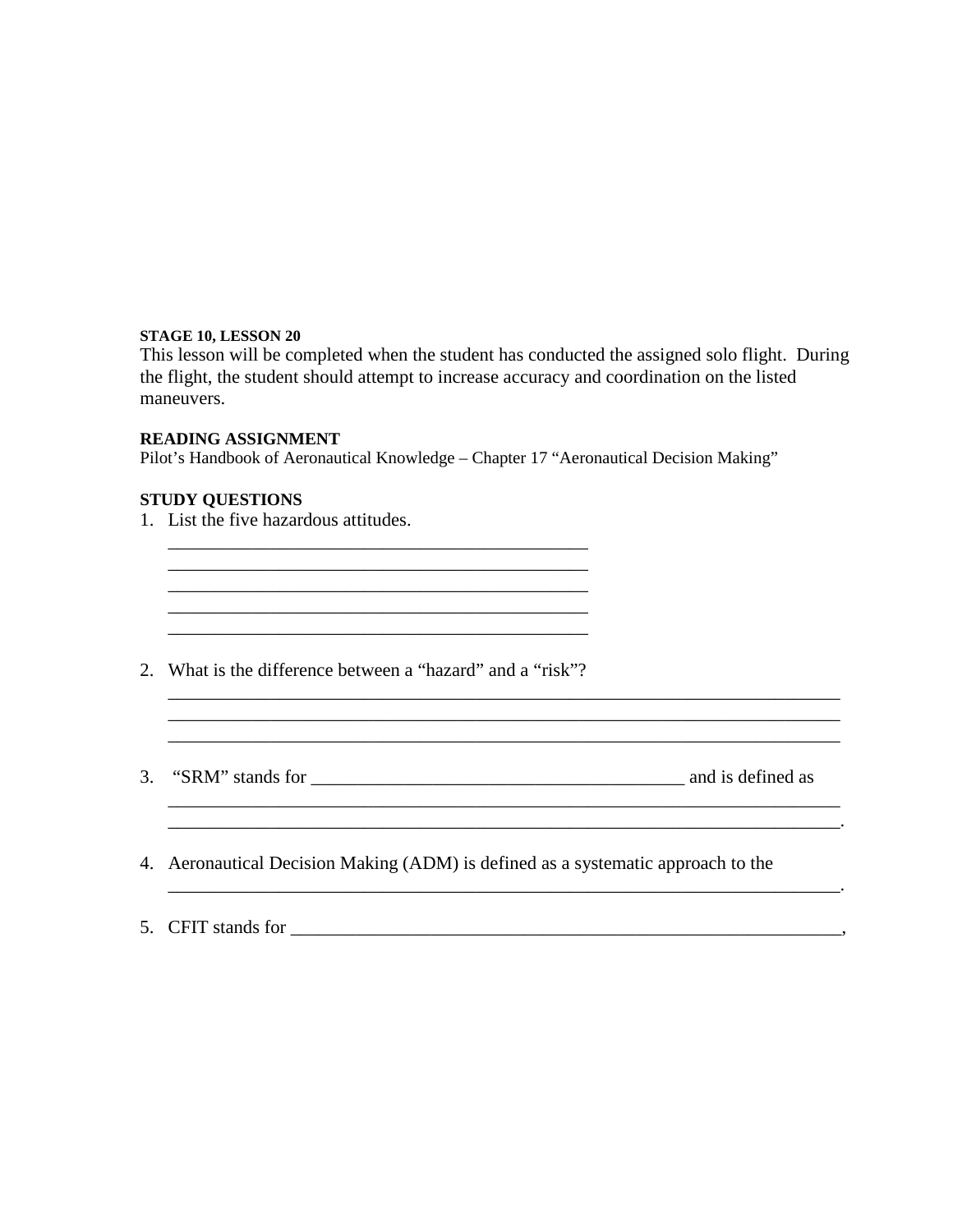All VFR maneuvers will be performed according to FAA practical test standards.

# **READING ASSIGNMENT**

Airplane Flying Handbook – Chapter 7 "Airport Traffic Patterns" Aeronautical Information Manual – Chapter 4, Section 3 "Airport Operations"

## **STUDY QUESTIONS**

- 1. You overfly a non-towered airport and see the indication below from the wind cone and segmented circle. Assuming the north-south runway is NOTAM'd closed, which runway would you use (Runway 9 or Runway 27)?
- 2. Would you fly left or right traffic for that runway? \_\_\_\_\_\_\_\_\_\_\_\_\_\_\_\_\_\_\_\_\_\_\_\_\_



\_\_\_\_\_\_\_\_\_\_\_\_\_\_

- 3. What publication would you look in to verify an airport's traffic pattern altitude?
- 4. When remaining in the traffic pattern, the pilot should commence a turn to the crosswind leg beyond the departure end of the runway within \_\_\_\_\_\_\_\_\_ feet of pattern altitude.
- 5. When departing the traffic pattern, continue straight out or exit with a  $45^{\circ}$  turn beyond the departure end after reaching \_\_\_\_\_\_\_\_\_\_\_\_\_\_\_\_\_\_\_\_\_\_\_\_\_.